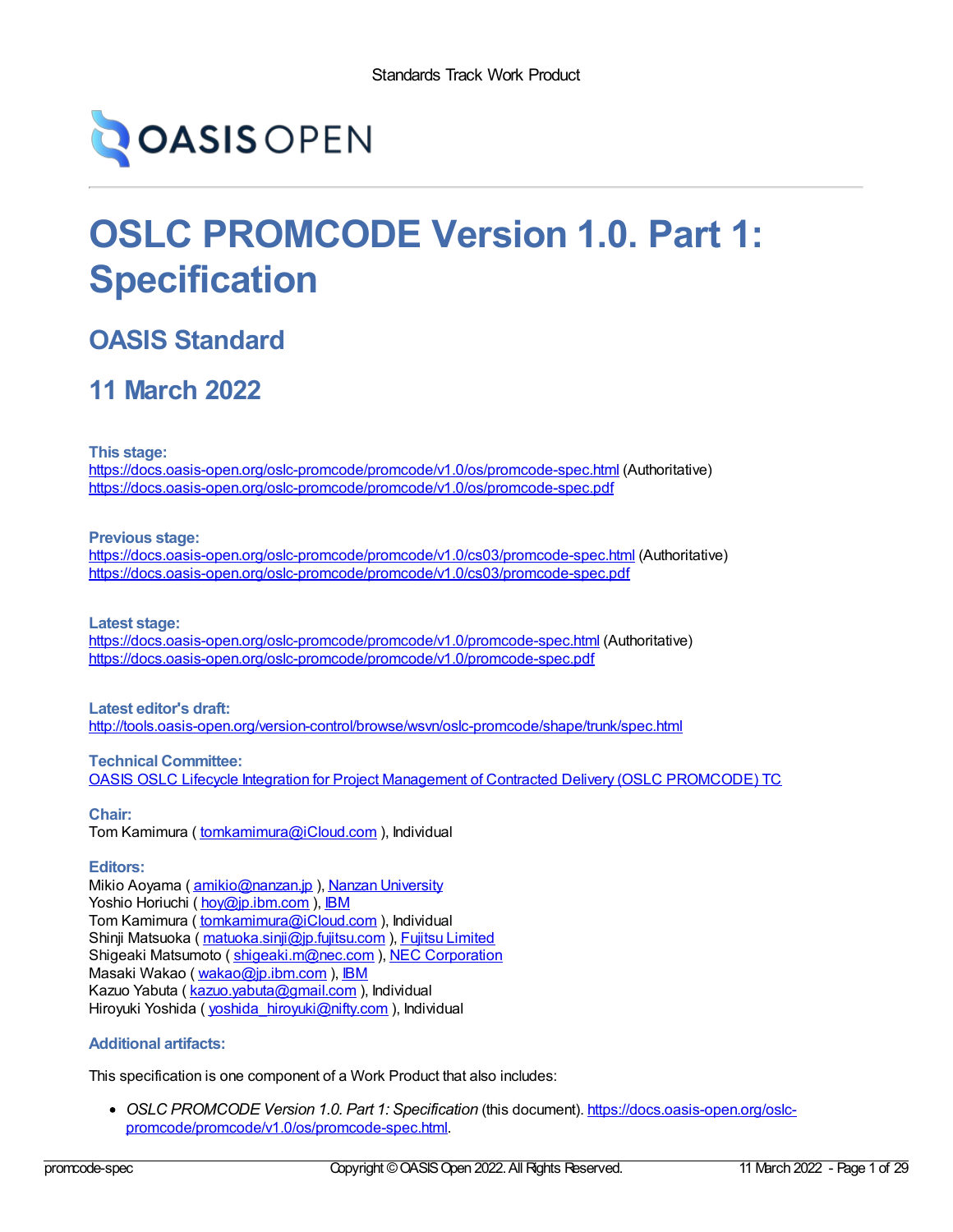## Standards Track Work Product

- *OSLC PROMCODE Version 1.0. Part 2: Vocabulary*. https://docs.oasis-open.org/oslc[promcode/promcode/v1.0/os/promcode-vocab.html.](https://docs.oasis-open.org/oslc-promcode/promcode/v1.0/os/promcode-vocab.html)
- *OSLC PROMCODE Version 1.0. Part 3: Constraints*. https://docs.oasis-open.org/oslc[promcode/promcode/v1.0/os/promcode-shapes.html.](https://docs.oasis-open.org/oslc-promcode/promcode/v1.0/os/promcode-shapes.html)
- Machine-readable vocabulary terms: [https://docs.oasis-open.org/oslc-promcode/promcode/v1.0/os/promcode](https://docs.oasis-open.org/oslc-promcode/promcode/v1.0/os/promcode-vocab.ttl)vocab.ttl.
- Machine-readable constraints: <https://docs.oasis-open.org/oslc-promcode/promcode/v1.0/os/promcode-shapes.ttl>.

## **Related work:**

This document is related to:

*OSLC PROMCODE Use Cases Version 1.0.* Edited by Mikio Aoyama, Yoshio Horiuchi, Tom Kamimura, Shinji Matsuoka, Shigeaki Matsumoto, Masaki Wakao, Kazuo Yabuta, and Hiroyuki Yoshida. Latest stage: [https://docs.oasis-open.org/oslc-promcode/usecase/v1.0/usecase-v1.0.html.](https://docs.oasis-open.org/oslc-promcode/usecase/v1.0/usecase-v1.0.html)

## **Abstract:**

This document defines the overall approach to PROMCODE (PROject Management of COntracted DElivery) based on the Open Services for Lifecycle Collaboration (OSLC) Core 3.0 [\[OSLCCore3](#page-28-0)] Specification. PROMCODE specification constitutes the approach outlined in this document and interface definitions referenced in other documents.

## **Status:**

This document was last revised or approved by the membership of OASIS on the above date. The level of approval is also listed above. Check the "Latest stage" location noted above for possible later revisions of this document. Any other numbered Versions and other technical work produced by the Technical Committee (TC) are listed at https://www.oasis[open.org/committees/tc\\_home.php?wg\\_abbrev=oslc-promcode#technical.](https://www.oasis-open.org/committees/tc_home.php?wg_abbrev=oslc-promcode#technical)

TC members should send comments on this specification to the TC's email list. Others should send comments to the TC's public comment list [oslc-promcode-comment@lists.oasis-open.org](https://www.oasis-open.org/committees/comments/index.php?wg_abbrev=oslc-promcode), after subscribing to it by following the instructions at the "Send A Comment" button on the TC's web page at [https://www.oasis-open.org/committees/oslc](https://www.oasis-open.org/committees/oslc-promcode/)promcode/.

This specification is provided under the RF on [Limited](https://www.oasis-open.org/policies-guidelines/ipr/#RF-on-Limited-Mode) Terms Mode of the [OASIS](https://www.oasis-open.org/policies-guidelines/ipr/) IPR Policy, the mode chosen when the Technical Committee was established. For information on whether any patents have been disclosed that may be essential to implementing this specification, and any offers of patent licensing terms, please refer to the Intellectual Property Rights section of the TC's web page [\(https://www.oasis-open.org/committees/oslc-promcode/ipr.php](https://www.oasis-open.org/committees/oslc-promcode/ipr.php)).

Note that any machine-readable content (Computer Language [Definitions](https://www.oasis-open.org/policies-guidelines/tc-process-2017-05-26/#wpComponentsCompLang)) declared Normative for this Work Product is provided in separate plain text files. In the event of a discrepancy between any such plain text file and display content in the Work Product's prose narrative document(s), the content in the separate plain text file prevails.

## **Citation format:**

When referencing this specification, the following citation format should be used:

## **[OSLC-PROMCODE-v1.0-Spec]**

*OSLC PROMCODE Version 1.0. Part 1: Specification*. Edited by Mikio Aoyama, Yoshio Horiuchi, Tom Kamimura, Shinji Matsuoka, Shigeaki Matsumoto, Masaki Wakao, Kazuo Yabuta, and Hiroyuki Yoshida. 11 March 2022. OASIS Standard. [https://docs.oasis-open.org/oslc-promcode/promcode/v1.0/os/promcode-spec.html.](https://docs.oasis-open.org/oslc-promcode/promcode/v1.0/promcode-spec.html) Latest stage: https://docs.oasisopen.org/oslc-promcode/promcode/v1.0/promcode-spec.html.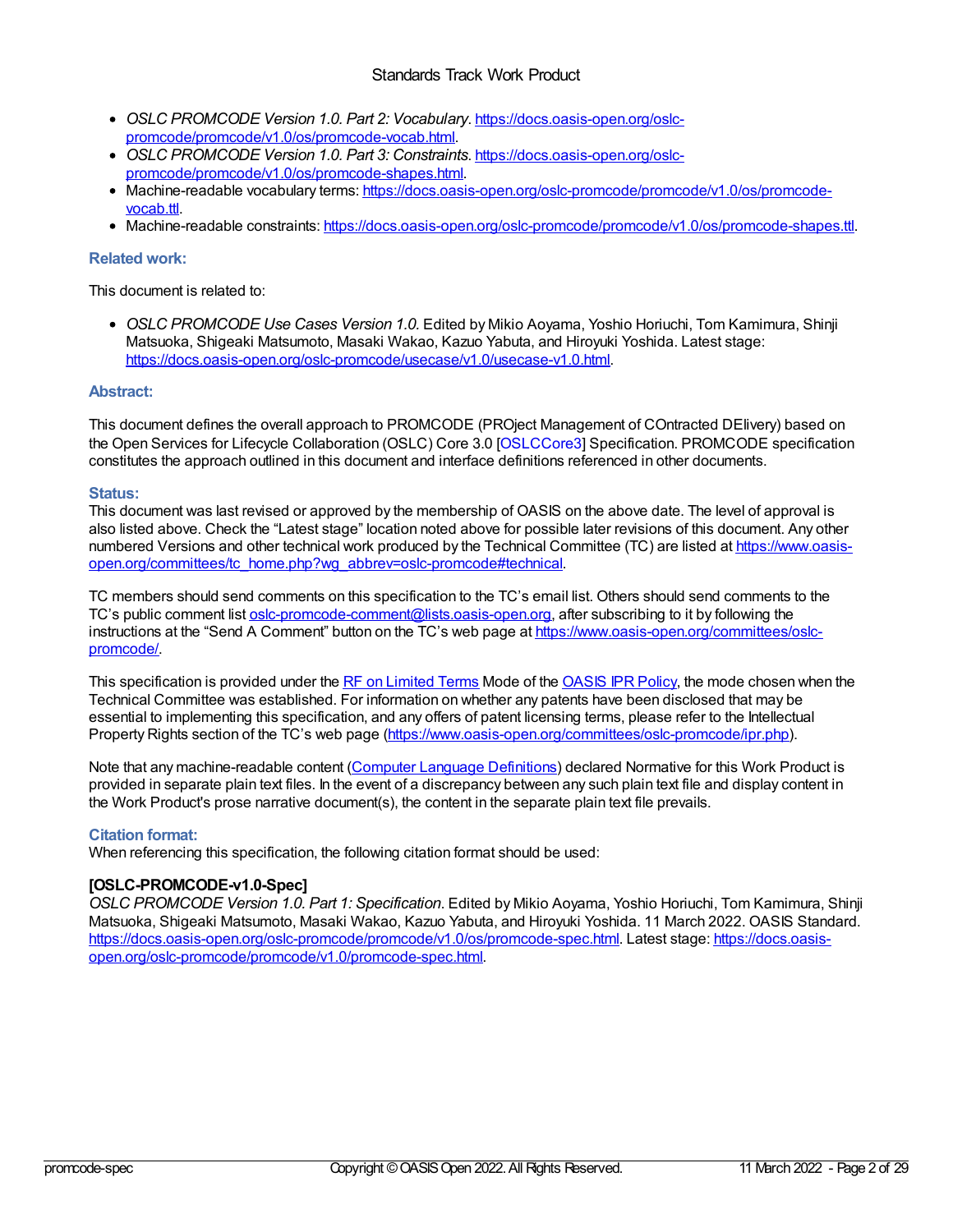## **Notices**

Copyright © OASIS Open 2022. All Rights Reserved.

All capitalized terms in the following text have the meanings assigned to them in the OASIS Intellectual Property Rights [Policy](https://www.oasis-open.org/policies-guidelines/ipr/) (the "OASIS IPR Policy"). The full **Policy** may be found at the OASIS website.

This document and translations of it may be copied and furnished to others, and derivative works that comment on or otherwise explain it or assist in its implementation may be prepared, copied, published, and distributed, in whole or in part, without restriction of any kind, provided that the above copyright notice and this section are included on all such copies and derivative works. However, this document itself may not be modified in any way, including by removing the copyright notice or references to OASIS, except as needed for the purpose of developing any document or deliverable produced by an OASIS Technical Committee (in which case the rules applicable to copyrights, as set forth in the OASIS IPR Policy, must be followed) or as required to translate it into languages other than English.

The limited permissions granted above are perpetual and will not be revoked byOASIS or its successors or assigns.

This document and the information contained herein is provided on an "AS IS" basis and OASIS DISCLAIMS ALL WARRANTIES, EXPRESS OR IMPLIED, INCLUDING BUT NOT LIMITED TO ANYWARRANTYTHAT THE USE OF THE INFORMATION HEREIN WILL NOT INFRINGE ANYOWNERSHIP RIGHTS OR ANYIMPLIED WARRANTIES OF MERCHANTABILITYOR FITNESS FOR A PARTICULAR PURPOSE.

OASIS requests that anyOASIS Party or any other party that believes it has patent claims that would necessarily be infringed by implementations of this OASIS Committee Specification or OASIS Standard, to notifyOASIS TC Administrator and provide an indication of its willingness to grant patent licenses to such patent claims in a manner consistent with the IPR Mode of the OASIS Technical Committee that produced this specification.

OASIS invites any party to contact the OASIS TC Administrator if it is aware of a claim of ownership of any patent claims that would necessarily be infringed by implementations of this specification by a patent holder that is not willing to provide a license to such patent claims in a manner consistent with the IPR Mode of the OASIS Technical Committee that produced this specification. OASIS may include such claims on its website, but disclaims any obligation to do so.

OASIS takes no position regarding the validity or scope of any intellectual property or other rights that might be claimed to pertain to the implementation or use of the technology described in this document or the extent to which any license under such rights might or might not be available; neither does it represent that it has made any effort to identify any such rights. Information on OASIS' procedures with respect to rights in any document or deliverable produced by an OASIS Technical Committee can be found on the OASIS website. Copies of claims of rights made available for publication and any assurances of licenses to be made available, or the result of an attempt made to obtain a general license or permission for the use of such proprietary rights by implementers or users of this OASIS Committee Specification or OASIS Standard, can be obtained from the OASIS TC Administrator. OASIS makes no representation that any information or list of intellectual property rights will at any time be complete, or that any claims in such list are, in fact, Essential Claims.

The name "[OASIS](https://www.oasis-open.org/)" is a trademark of **OASIS**, the owner and developer of this specification, and should be used only to refer to the organization and its official outputs. OASIS welcomes reference to, and implementation and use of, specifications, while reserving the right to enforce its marks against misleading uses. Please see https://www.oasis[open.org/policies-guidelines/trademark/](https://www.oasis-open.org/policies-guidelines/trademark/) for above guidance.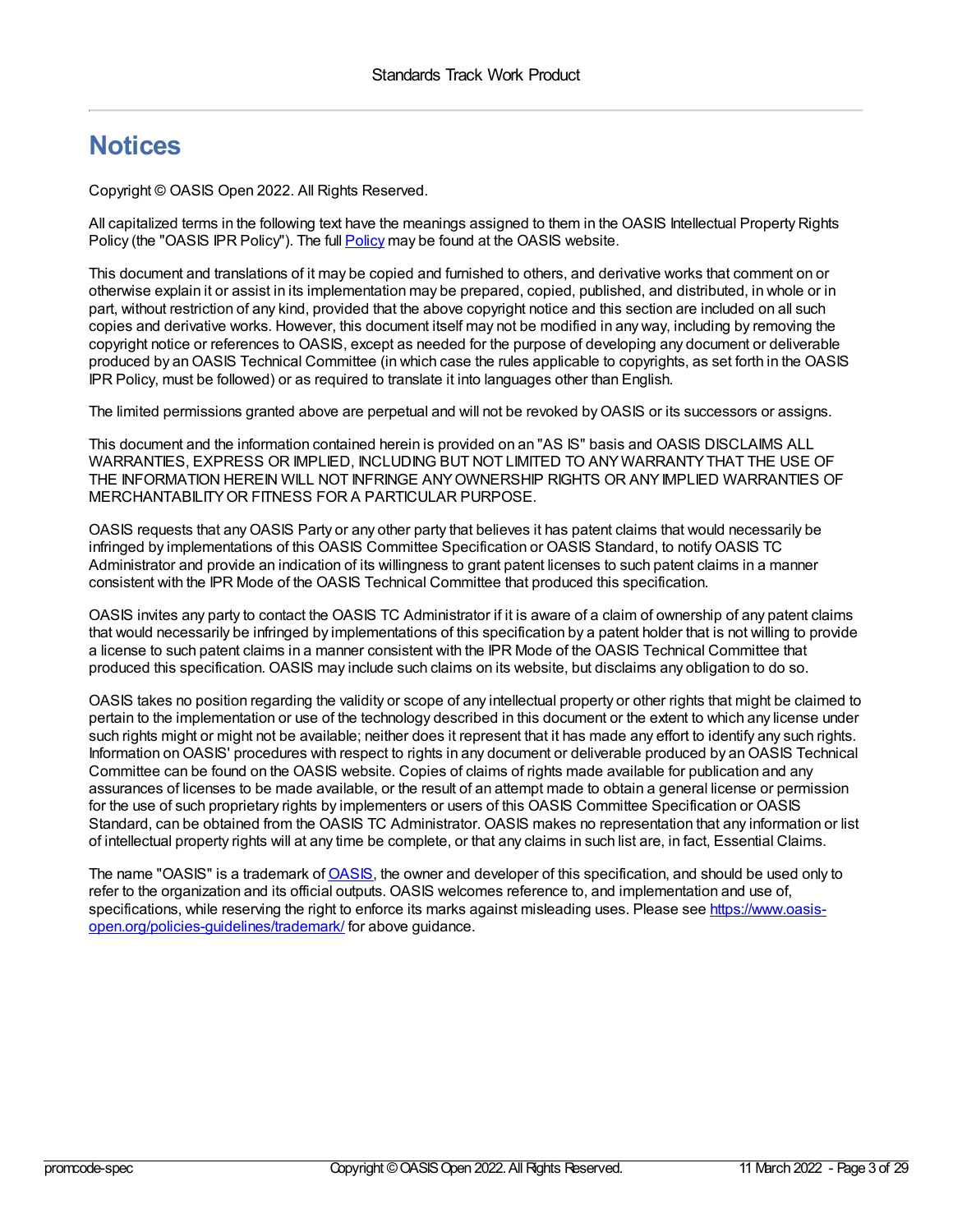## **Table of Contents**

- 1. [Introduction](#page-5-0)
	- 1.1 [Background](#page-4-0) and Motivation
	- 1.2 Goal and [Solution](#page-4-1)
	- 1.3 [PROMCODE](#page-5-1) Software Architecture
	- 1.4 RDF [Namespaces](#page-6-0)
	- 1.5 [Typographical](#page-6-1) Conventions and Use of RFC Terms
- 2. Normative and [Non-normative](#page-7-0)
- 3. [Terminology](#page-8-0)
- 4. [PROMCODE](#page-12-0) Domain Model Specification
	- 4.1 [Domain](#page-12-1) Model
	- 4.2 Samples of Two [Project-Specific](#page-15-0) Models
- 5. [PROMCODE](#page-22-0) Service Specification
	- 5.1 Base [Requirements](#page-17-0)
	- 5.2 [Namespaces](#page-18-0)
	- 5.3 [Resource](#page-19-0) Formats
	- 5.4 [Authentication](#page-19-1)
	- 5.5 Error [Responses](#page-19-2)
	- 5.6 [Pagination](#page-19-3)
	- 5.7 [Requesting](#page-20-0) and Updating Properties
	- 5.8 Resource [Operations](#page-20-1)
	- 5.9 [PROMCODE](#page-21-0) Server Capabilities
- 6. [Vocabulary](#page-22-1) Terms and Constraints
- 7. [Conformance](#page-24-0)
	- 7.1 [Conformance](#page-23-0) Targets
	- 7.2 [Conformance](#page-23-1) Clauses
- [Appendix](#page-26-0) A. Change History
- Appendix B. [Acknowledgments](#page-27-0)
- Appendix C. [References](#page-28-1)
	- C.1 Normative [references](#page-28-2)
	- C.2 [Informative](#page-28-3) references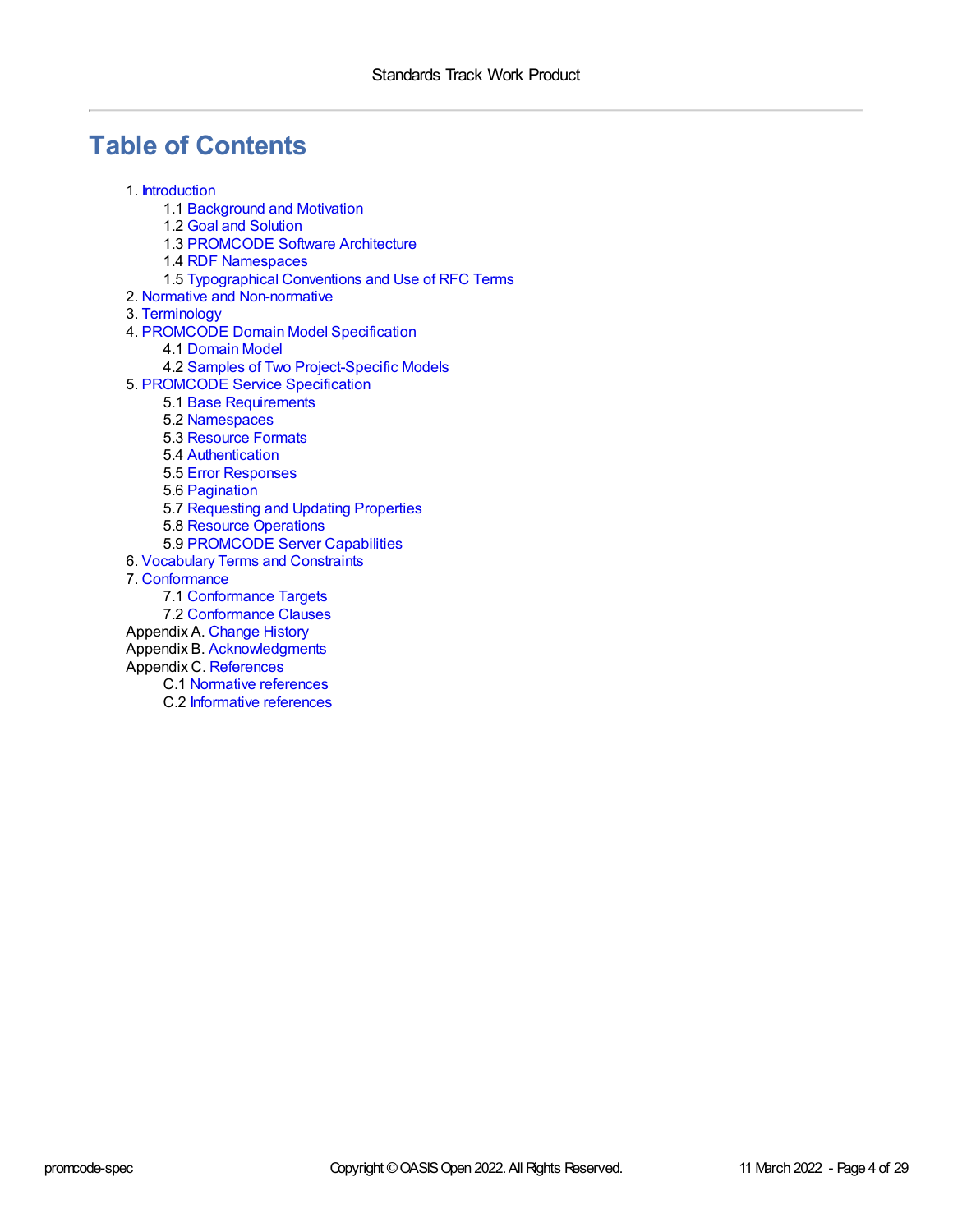## **1. Introduction**

*This section is non-normative.*

## <span id="page-4-0"></span>**1.1 Background and Motivation**

Global software delivery is commonplace today. With ever increasing pressure on the delivery of software projects for faster delivery, lower cost, and improved quality, it is becoming common for software delivery to be performed with collaboration of multiple organizations. Effective collaboration between multiple organizations requires activities to be managed and data to be shared across organizational boundaries. The management of software delivery can be highly challenging due to the diversity of the development processes, methods, tools and platforms used by organizations participating in a project [\[SPMC](#page-28-4)]. Management data and management practice are usually unique to each organization. Typically, manual operations are performed in exchanging proprietary management data and in coordinating activities, resulting in inefficient, error-prone and inflexible operations. As the number of organizations involved increases in a software delivery, the need for more systematic and standards-based data sharing and coordination becomes critical.

To address the need of systematic sharing of project management information, the PROMCODE consortium was created in Japan with seven member organizations consisting of Nanzan University and six IT service companies which are IBM, Hitachi, Fujitsu, NEC, NRI, and NTT Data. The consortium worked on defining standard information for management of contracted software delivery and published a specification document in 2013 [\[PROMCODE13](#page-28-5)][\[PROMCODE14](#page-28-6)]. The work was built on the OSLC framework and the technical content was based on the OSLC Core specification at that time. As a center of OSLC activities moved to OASIS, some of the core members of the consortium decided to bring its content to OASIS for global standard creation, and created the OASIS PROMCODE project. The main difference of the OASIS project from the work done by the consortium is an extended scope in OASIS and synchronization with the evolution of the OSLC Core specification [\[OSLCCore3](#page-28-0)]. The consortium work focused on minimal set of resources considered at that time. When each company implemented the specification, it was recognized that more resources were needed to reflect the general practice used in the industry. In particular, when two collaborating organizations do not share the management environment, one organization sends to another organization a status of all relevant project information as a report. This is a common practice and the consortium specification did not address that. The OASIS project decided to address that with addition of further resources needed.

## <span id="page-4-1"></span>**1.2 Goal and Solution**

The PROMCODE specification is intended to provide a common interface to exchange project management (PM) data across organizational boundaries. Figure 1 illustrates a generic model of collaborative software development. A set of organizations, including A, B<sub>1</sub>, …, B<sub>n</sub>, C<sub>1,1</sub>, …, C<sub>1,m</sub>, …,C<sub>n,m</sub>, are working together to deliver a software system. Each organization employs own management process, tools and a model of management data. Therefore, we assume a model of management data and management tools used by each organization are different from those of other organizations. As a generic collaboration model, the two roles are assumed between any two organizations working together, that is, acquirer and supplier. The goal of the PROMCODE specification is to provide an open standard interface to exchange the management data between an acquirer and a supplier. In many real situations, each organization uses its own management data schema and management tools.



PM: Project Management

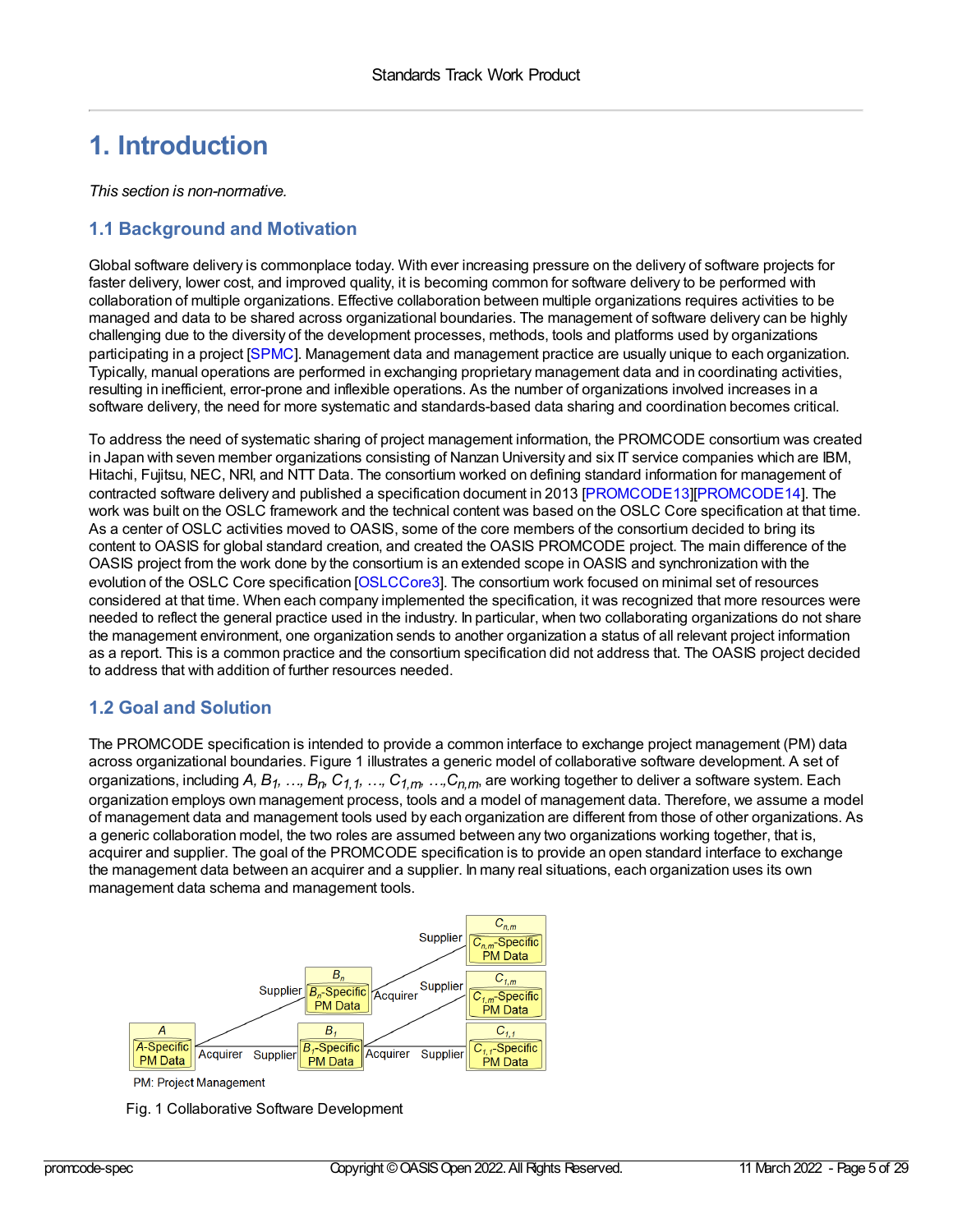## <span id="page-5-0"></span>Standards Track Work Product

To meet the goal, the PROMCODE specification defines a solution of two layers as illustrated in Fig. 2. The left-hand column represents the project management space and right-hand column does the corresponding OSLC Resource Definition in RDF [\[rdf11-concepts](#page-28-7)]. The upper layer is the PROMCODE specification and the lower layer is the Project-Specific Definitions. The PROMCODE Domain Model is an abstract definition of the structure of the project management data to be exchanged. The PROMCODE Domain Model is formulated for contracted delivery, derived from the project management knowledge [\[PMBOK](#page-28-8)] and practices of contracted delivery of software [\[PROMCODE13](#page-28-5)], [\[PROMCODE14](#page-28-6)]. The PROMCODE Resource Definition is a representation of the PROMCODE Domain Model in terms of OSLC Resource Definition in RDF. For a specific project, the PROMCODE Domain Model is specialized to the Project-Specific Model, which extends the PROMCODE Domain Model. Similarly, the PROMCODE Resource Definition is specialized to the Project-Specific Resource Definition for a specific project. By this framework, different data in the different project management tools can be exchanged through the Project-Specific Resource Definition.



Fig. 2 PROMCODE Solution

## <span id="page-5-1"></span>**1.3 PROMCODE Software Architecture**

The PROMCODE software architecture is a typical software architecture that implements the specification. Since the PROMCODE specification is based on the OSLC Core 3.0, the architecture assumes an implementation of OSLC Core 3.0 [\[OSLCCore3\]](#page-28-0) as an underlying platform. The goal of the PROMCODE software architecture is to enable exchanging project management data through the PROMCODE specification between multiple organizations that may use different data models of project management with different tools and methods.

The architecture is illustrated in Figure 3. As the figure shows, the PROMCODE clients and servers coordinate mapping of the organization-specific data instances from and to the Project-Specific Resources that are the instances of the Project-Specific PROMCODE Resource Definition. The interaction between the clients and servers takes place in the Resource-Oriented manner [\[ROA](#page-28-9)] with HTTP operations[\[HTTP11](#page-28-10)]. For example, supplier *B1* and supplier *B2* transform their respective  $B_f$ -specific PM (Project Management) data and  $B_2$ -Specific PM data, to the project-specific PROMCODE resources through their PROMCODE servers. Then, acquirer *A* can translate project-specific PROMCODE resources to *A*-specific PM data through either its PROMCODE client or its PROMCODE server. Note that the project management data of suppliers *B1* and *B2* may be defined as data of two separate data models, but it is possible to transform them to the data of a single model used by *A*. In this way, the PROMCODE specification can avoid the combinatorial explosion of transforming data across different data models.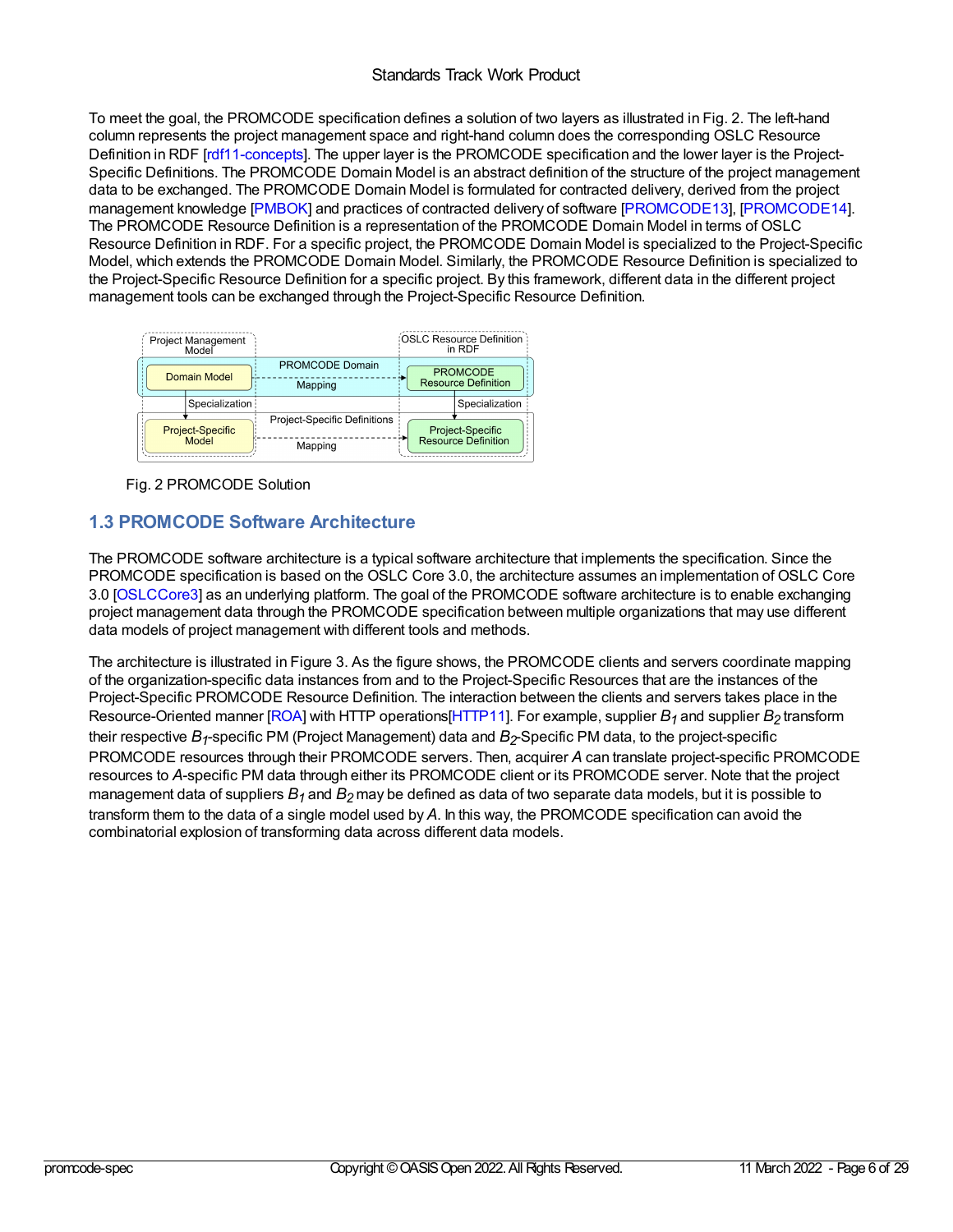## Standards Track Work Product



Fig. 3 PROMCODE Software Architecture for Project Management

## <span id="page-6-0"></span>**1.4 RDF Namespaces**

PROMCODE defines the namespace URI of http://open-services.net/ns/promcode# with a namespace prefix of oslc\_promcode.

In addition, PROMCODE uses the following prefixes:

| <b>Prefix</b>         | <b>Namespace</b>                            |
|-----------------------|---------------------------------------------|
|                       | dcterms http://purl.org/dc/terms/           |
| $f$ $O$ $\varphi$ $f$ | http://xmlns.com/foaf/0.1/                  |
| 1dp                   | http://www.w3.org/ns/ldp#                   |
| oslc                  | http://open-services.net/ns/core#           |
| rdf                   | http://www.w3.org/1999/02/22-rdf-syntax-ns# |
| rdfs                  | http://www.w3.org/2000/01/rdf-schema#       |
| k sy                  | http://www.w3.org/2001/XMLSchema#           |

## <span id="page-6-1"></span>**1.5 Typographical Conventions and Use of RFC Terms**

The key words **MUST**, **MUST NOT**, **REQUIRED**, **SHOULD**, **SHOULD NOT**, **RECOMMENDED**, **MAY**, and **OPTIONAL** in this specification are to be interpreted as described in [\[RFC2119](#page-28-11)].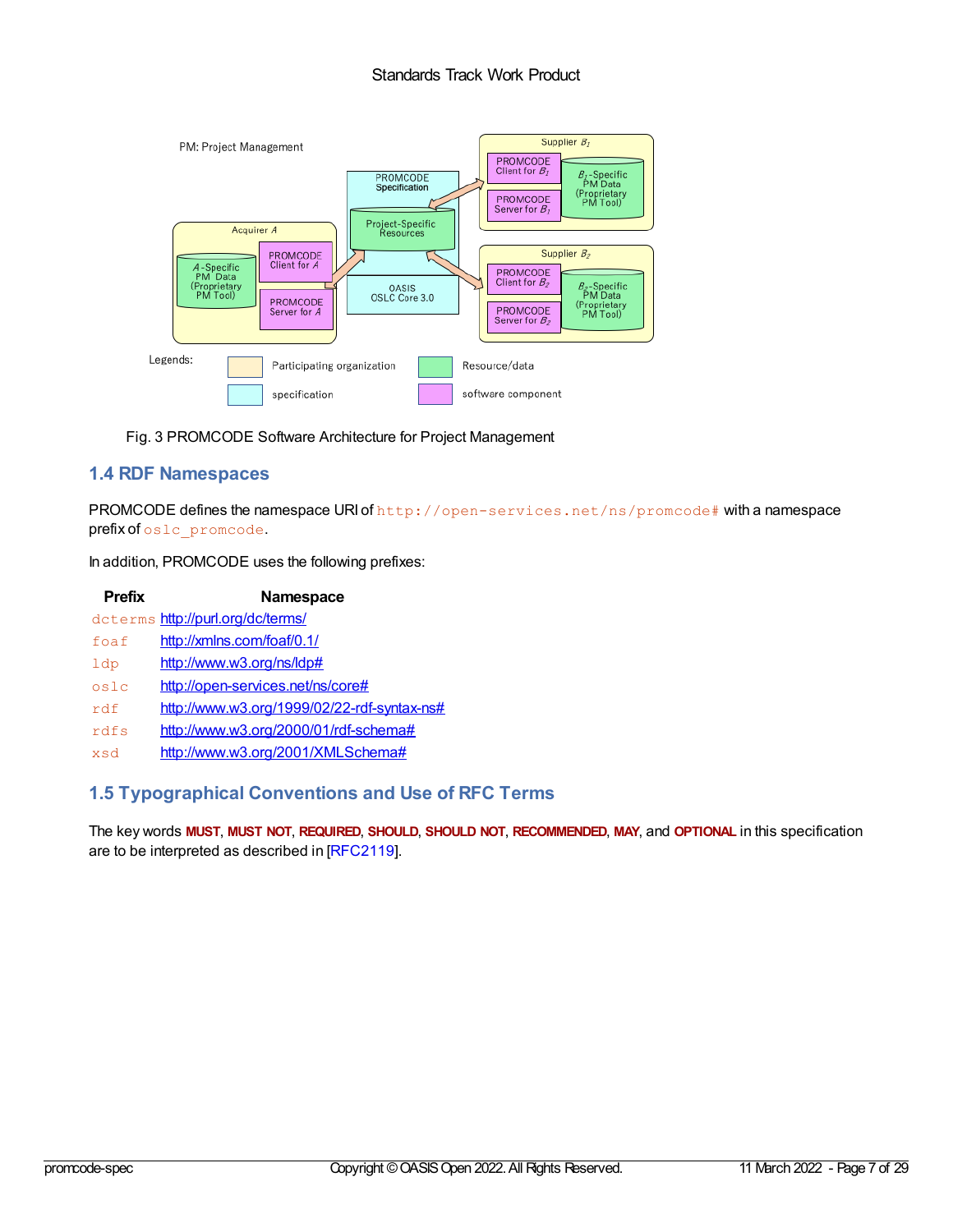## <span id="page-7-0"></span>**2. Normative and Non-normative**

As well as sections marked as non-normative, all authoring guidelines, diagrams, examples, and notes in this specification are non-normative. Everything else in this specification is normative. Specifically the following list indicates normative and non-normative sections in this specification.

- 1. Introduction: **non-normative**
- 2. Normative and Non-normative: **normative**
- 3. Terminology: **normative**
- 4. PROMCODE Domain Model Specification: **non-normative**
- 5. PROMCODE Service Specification: **normative**
- 6. PROMCODE Resource Definitions: **normative**
- 7. Conformance: **normative**
- Appendix A. Change History: **non-normative**
- Appendix B. Acknowledgments: **non-normative**
- Appendix C. References: **normative and non-normative**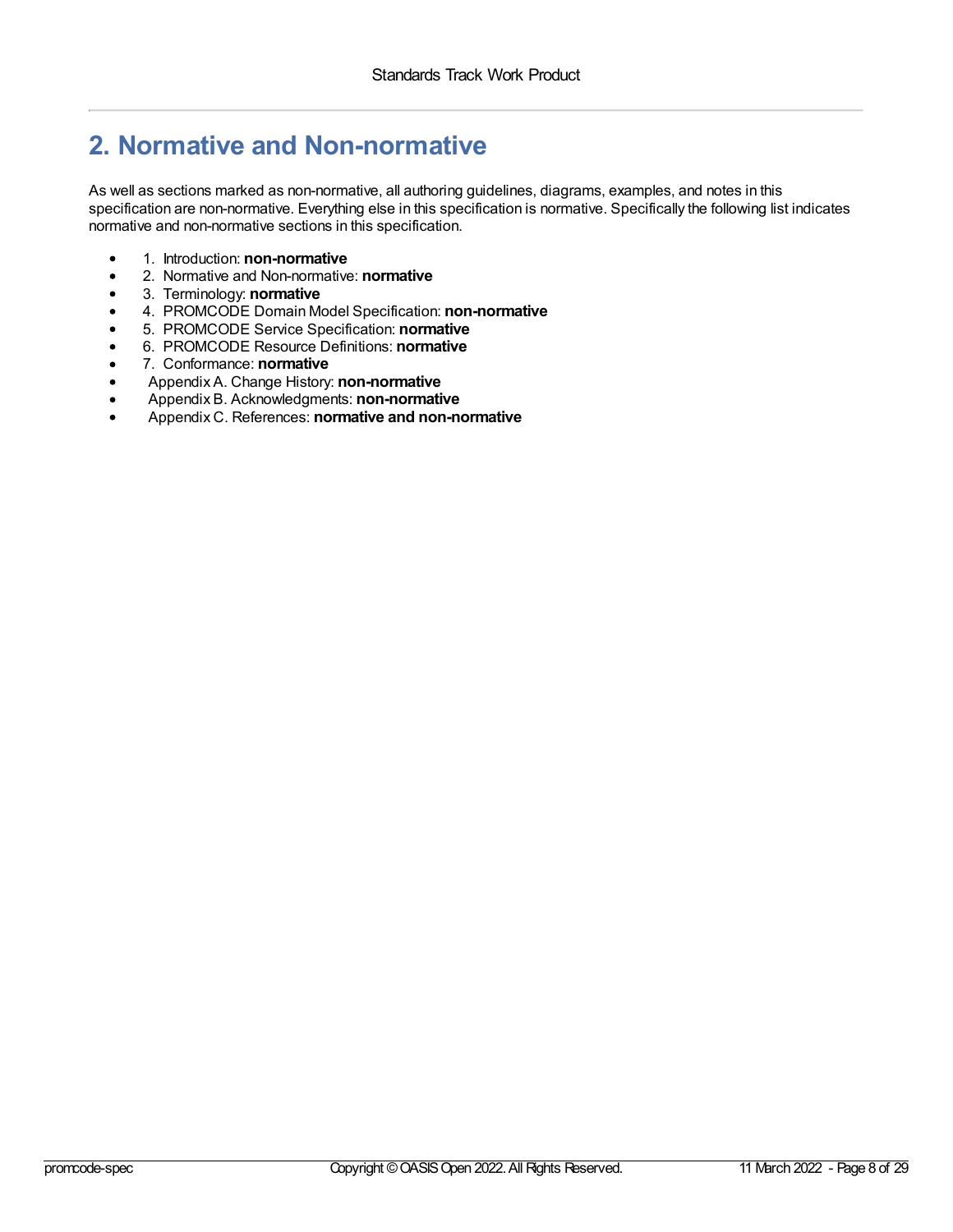## <span id="page-8-0"></span>**3. Terminology**

Terminology is based on OSLC Core 3.0 [\[OSLCCore3](#page-28-0)], W3C Linked Data Platform [\[LDP](#page-28-12)], W3C's Architecture of the World Wide Web [\[WEBARCH\]](#page-28-13) and Hyper-text Transfer Protocol [\[HTTP11](#page-28-10)].

Acquirer

Acquirer is an entity to acquire software.

**Supplier** 

Supplier is an entity to supply software to be delivered to an Acquirer.

Project

Project is a temporary endeavor undertaken to create unique software [\[PMBOK](#page-28-8)].

Project Management

Project Management is an application of knowledge, skills, tools, techniques, to project activities to meet project requirements [\[PMBOK](#page-28-8)].

PROMCODE Resource

PROMCODE Resource is an OSLC Resource [\[OSLCCore3](#page-28-0)] to represent project management data. PROMCODE Service

PROMCODE service is a service to exchange project management data defined by PROMCODE resources. PROMCODE Server

PROMCODE Server is an OSLC Server [\[OSLCCore3](#page-28-0)] that also supports the capabilities defined by the PROMCODE specification. See Server [\[OSLCCore3](#page-28-0)].

PROMCODE Client

PROMCODE Client is an OSLC Client [\[OSLCCore3](#page-28-0)]that also supports the capabilities defined by the PROMCODE specification. See Client [\[OSLCCore3](#page-28-0)].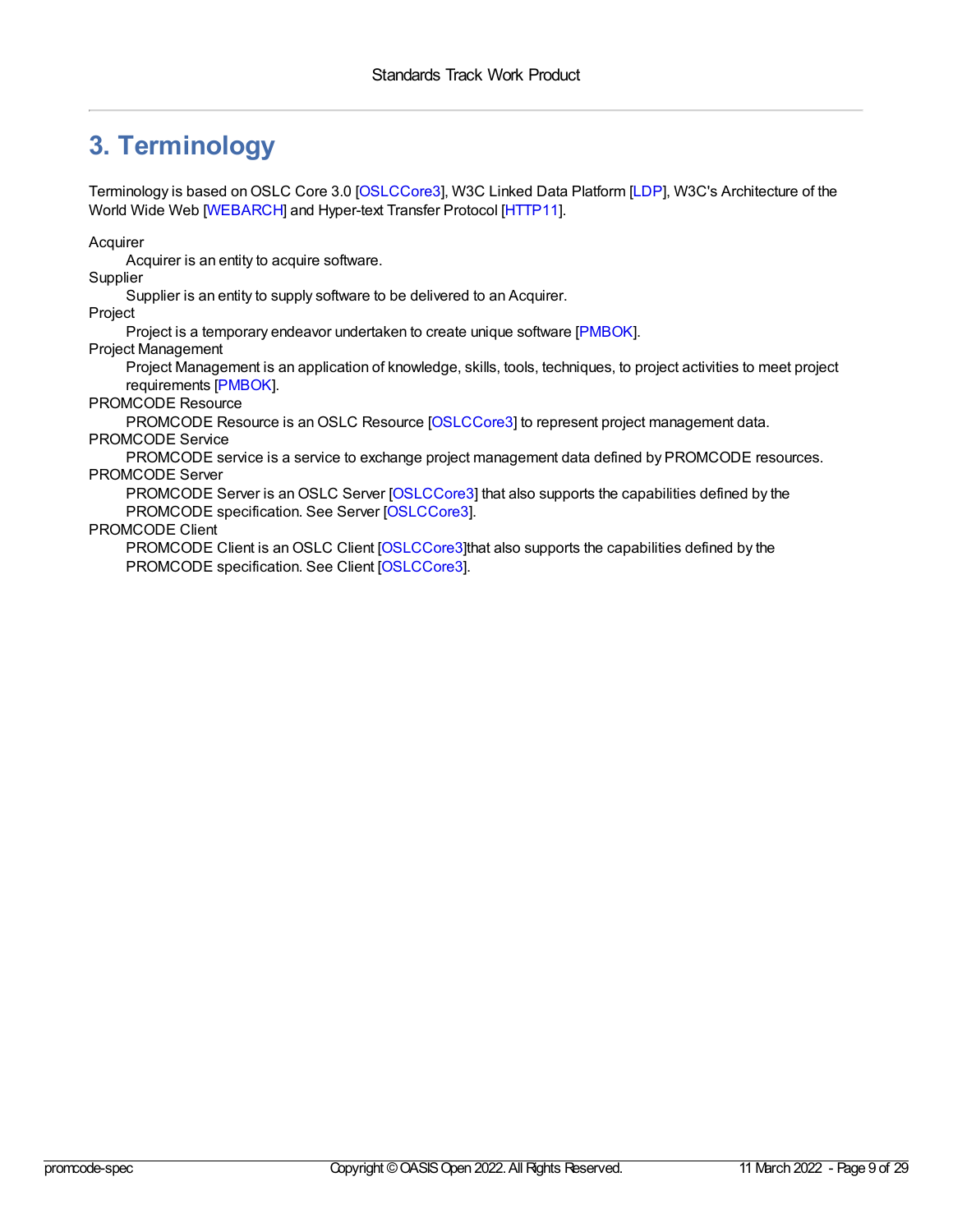## **4. PROMCODE Domain Model Specification**

*This section is non-normative.*

## **4.1 Domain Model**

Fig. 4 [PROMCODE](#page-9-0) Domain Model illustrates PROMCODE Domain Model denoted by a UML class diagram.

<span id="page-9-0"></span>

## Fig. 4 PROMCODE Domain Model

In this figure, if no multiplicity is shown on an association end, it implies a multiplicity of zero to unlimited (0 .. \*). The multiplicity of an attribute is also omitted for simplification. While its default is a multiplicity of zero to one (0 .. 1), there are exceptional cases where the multiplicity is exactly 1 in which it will be explicitly described as such in the subsequent part of this section.

## **4.1.1 ScopeItem**

A scope item represents a scope of work from the acquirer's view of a software development contract. It represents a unit of value to be accomplished by the software supplier in the contract. For example, it may represent a function required, a use case in which the software will be used, a requirement which the acquirer expects, or a screen which will provide some concrete functions to the user of the software. A scope item is not an activity and therefore, cannot be started nor ended.

A ScopeItem entity has the size property that is used to determine the size of a contract between an acquirer and a supplier. This property is not used to track the progress of work. In this sense, a ScopeItem entity is different from an Artifact entity or a WorkItem entity.

An acquirer can use a set of ScopeItem entities as managed units to manage a whole scope of development. Both an acquirer and a supplier also use a set of Scopeltem entities to track the size of development. Attributes plannedSize and actualSize of a ScopeItem are used for the purpose. There should be agreement between an acquirer and a supplier on what kind of ScopeItem entities should be used and on how large each ScopeItem entity is. Change of a ScopeItem entity or its estimated size needs a change of the agreement. A ScopeItem entity can be decomposed into finer-grained ScopeItem entities to be used in detailed management. In that case, a coarse-grained ScopeItem entity may be used to aggregate a set of finer-grained ScopeItem entities.

- Super Class
	- o ManagedItem
- Attributes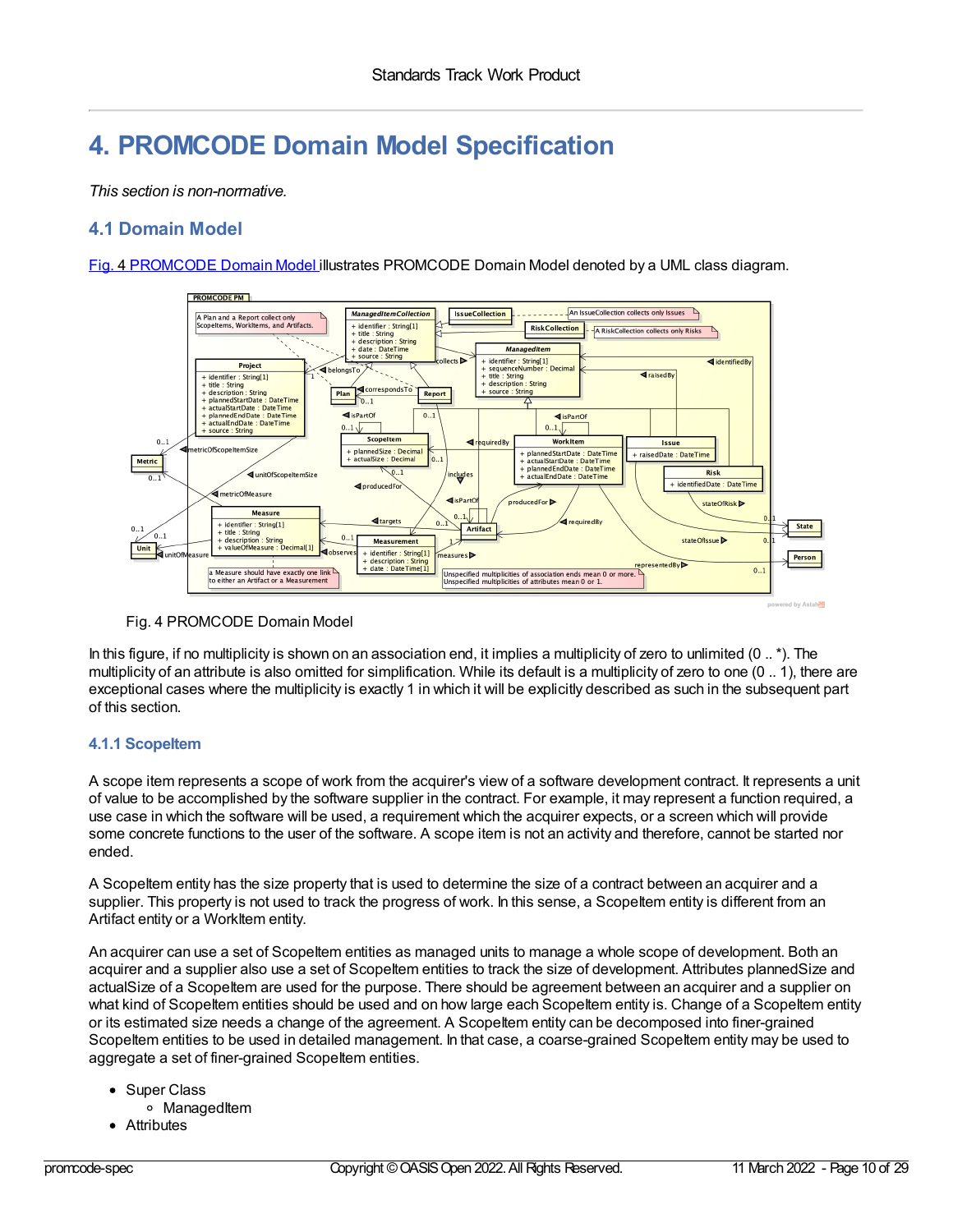- plannedSize: Decimal [0 .. 1]
	- An estimated size agreed by both an acquirer and a supplier. The metric and the unit of size should be preliminarily agreed on between an acquirer and a supplier. They can be specified as metricOfScopeItemSize and unitOfScopeItemSize of a Project entity if necessary.
- actualSize: Decimal [0 .. 1]
	- An actual size agreed by both an acquirer and a supplier.
- Links
	- isPartOf: ScopeItem [0 .. 1]
		- An ancestor of this ScopeItem entity.

## **4.1.2 WorkItem**

A work item describes an activity to be performed in a software development contract. It adds details to the description of the work that is described by a scope item. These details typically include cost, schedule, and resource requirements. The set of all work items in a project forms a work breakdown structure.

A WorkItem entity represents the supplier's internal activity. For example, it may represent a development phase such as analysis, design, implementation, or test. It may also represent a finer-grained activity such as document writing, reviewing, or coding. A WorkItem entity is a managed unit of activity required to implement a ScopeItem entity or to produce an Artifact entity.

Progress of a WorkItem entity is managed by comparing planned and actual dates on which it is started and ended.

A WorkItem entity can be decomposed into finer-grained WorkItem entities to be used in detailed management. A coarse-grained WorkItem entity is used to aggregate a set of fine-grained WorkItem entities.

- Super Class
	- o ManagedItem
- Attributes
	- plannedStartDate: DateTime [0 .. 1]
		- A planned date to start this WorkItem entity.
	- actualStartDate: DateTime [0 .. 1]
		- An actual date to start this WorkItem entity.
	- plannedEndDate: DateTime [0 .. 1]
		- A planned date to end this WorkItem entity.
	- actualEndDate: DateTime [0 .. 1]
		- An actual date to end this WorkItem entity.
- Links
	- representedBy: Person [0 .. 1]
		- A person responsible for the progress of this WorkItem entity who may or may not actually do this WorkItem entity.
	- isPartOf: WorkItem [0 .. 1]
		- An ancestor of this WorkItem entity.
	- $\circ$  requiredBy: ScopeItem  $[0..1]$ 
		- A ScopeItem entity which this WorkItem entity is required to implement.
	- $\circ$  requiredBy: Artifact [\*]
		- Artifact entities which this WorkItem entity is required to produce. For example, producing specification documents requires interviewing users, writing the initial version, reviewing, reflecting the review comments, approving, and so on.

## **4.1.3 Artifact**

An artifact is a work product that is produced in a project such as design documents, source code, test report, and so on. An artifact may be physical or digital. An artifact is produced for a work item or a scope item.

An Artifact entity can be measured using Measure entities, and their measured values may vary at each point of time on a project. The quality of an Artifact entity is managed by comparing targeted and actual Measure entities.

An Artifact entity can be decomposed into finer-grained Artifact entities to be used in detailed management. A coarse-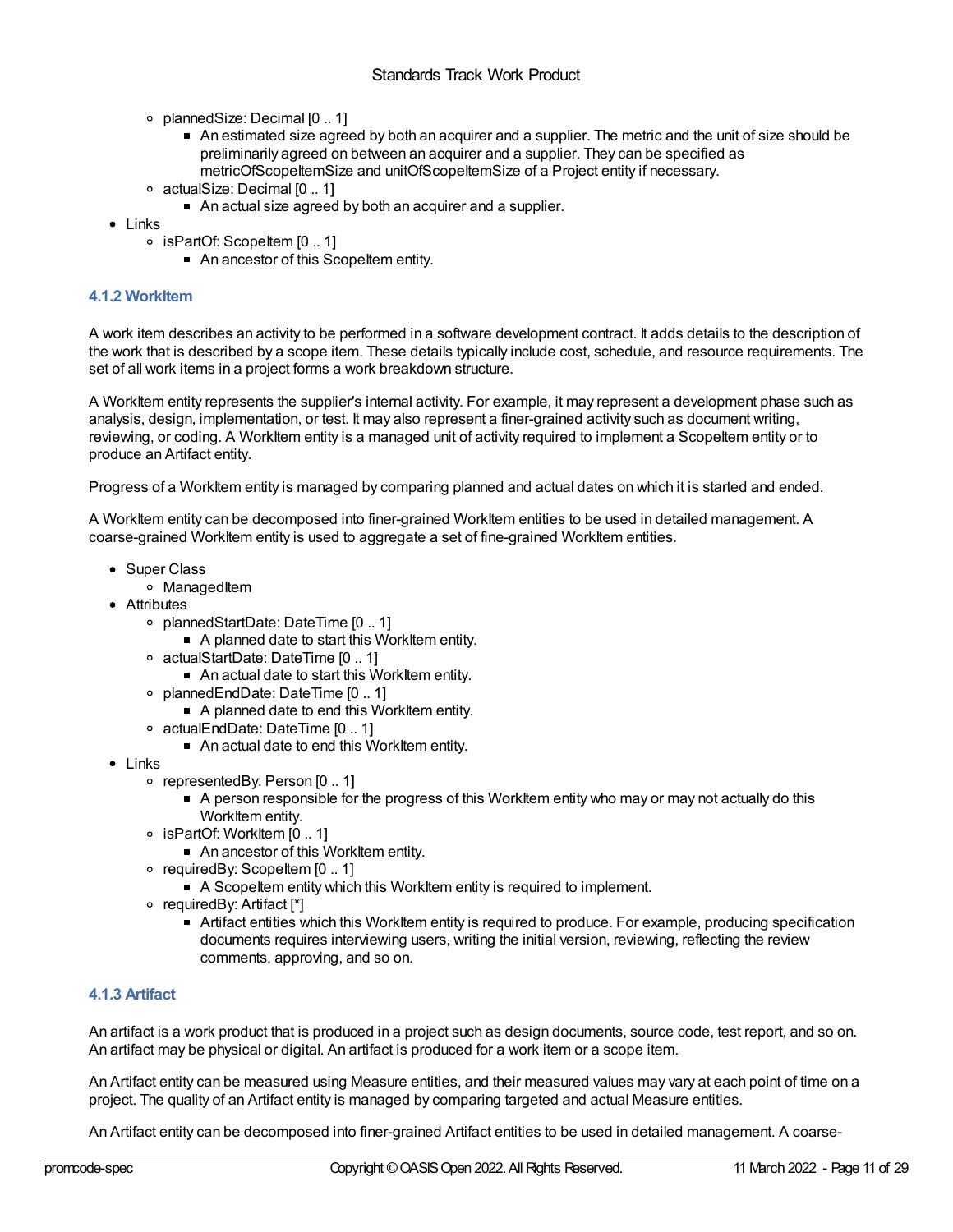grained Artifact entity may be used to aggregate a set of finer-grained Artifact entities.

- Super Class
	- o ManagedItem
- Links
	- isPartOf: Artifact [0 ..1]
		- An ancestor of this Artifact entity.
	- producedFor: WorkItem [\*]
		- WorkItem entities which require to produce this Artifact entity.
	- o producedFor: ScopeItem [\*]
		- **ScopeItem entities which require to produce this Artifact entity.**
	- o targets: Measure [\*]
		- Measure entities planned for this Artifact entity. Before project execution, the acquirer and the supplier determine which measure should be used. Once determined, the measures are used as targets of the Artifact entity until project completion. An Artifact entity can have zero or more Measure entities as targets.

## **4.1.4 Risk**

A risk is a potential problem that must be controlled before it occurs in order to meet the objectives of a project. Failure to control the risk may result in a situation that can negatively impact the project, such as a schedule delay and quality problems. If a risk actually causes the situation to occur, it typically becomes an issue.

- Super Class
	- o ManagedItem
- Attributes
	- identifiedDate: DateTime [0 .. 1]
		- An identified date of this Risk entity.
- Links
	- identifiedBy: ManagedItem [\*]
		- ManagedItem entities which identify this Risk entity. A Risk entity may be identified by one or more ManagedItem entities.
	- o stateOfRisk: State [0 .. 1]
		- A state of this Risk entity.

## **4.1.5 Issue**

An issue is a situation that must be resolved to avoid negative impact to the project. Failure to resolve the issue may result in negative consequences to the project, such as a schedule delay and not meeting quality goals.

- Super Class
	- o ManagedItem
- Attributes
	- raisedDate: DateTime [0 .. 1]
		- A raised date of this Issue entity.
- $\bullet$  links
	- $\circ$  raisedBy: ManagedItem [\*]
		- ManagedItem entities which raise this Issue entity. An Issue entity may be raised by one or more ManagedItem entities.
	- o stateOfIssue: State [0 .. 1]
		- A state of this Issue entity.

## **4.1.6 ManagedItem**

A managed item is one of a scope item, a work item, an artifact, a risk, or an issue.

ManagedItem is a super class which abstracts five classes, that is, ScopeItem, WorkItem, Artifact, Risk, and Issue.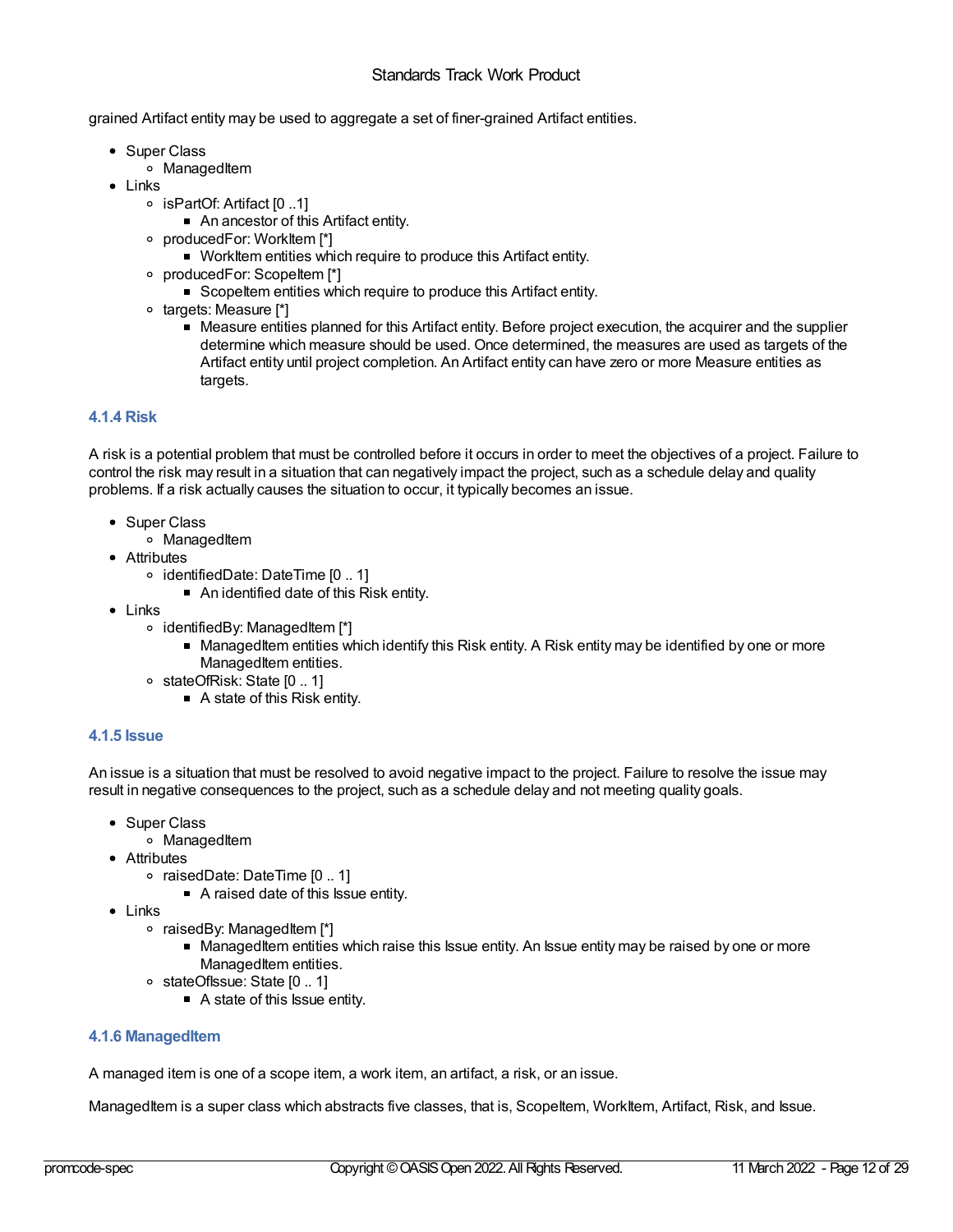## <span id="page-12-1"></span><span id="page-12-0"></span>• Attributes

- identifier: String [1]
	- A unique identifier of this ManagedItem entity.
- sequenceNumber: Decimal [0 .. 1]
	- A unique number which represents an order of entities in each subclass of this ManagedItem entity.
- $\circ$  title: String  $[0.. 1]$ 
	- A name of this ManagedItem entity.
- description: String [1]
	- A text which describes of this ManagedItem entity.
- $\circ$  source: String  $[0..1]$ 
	- A ManagedItem entity may be created as derived entity of another ManagedItem entity as a source entity. In that case, this property links from the derived entity to the source entity. The value is a string such as a URI that uniquely identifies the source entity.

## **4.1.7 Plan**

A plan is a collection, or a snapshot, of managed entities which is agreed on between an acquirer and a supplier at the project initiation and on the timing when a plan is changed.

A Plan entity is a ManagedItemCollection entity which is a collection of planned ScopeItem, WorkItem, and Artifact entities together with targeting Measure entities.

- Super Class
	- ManagedItemCollection

## **4.1.8 Report**

A report is a collection, or a snapshot, of managed items which is created by a supplier for project monitoring.

A Report entity is a ManagedItemCollection entity which is a collection of ScopeItem, WorkItem, and Artifact entities together with associated Measurement entities and Measure entities. It represents the situation of the project on a specific date.

- Super Class
	- ManagedItemCollection
- Links
	- correspondsTo: Plan [0 .. 1]
		- A Plan entity of this Report entity. A Report entity is created to the corresponding Plan entity. If the Plan entity is changed, a Report entity is created to link to the new Plan entity.
	- o includes: Measurement [\*]
		- Measurement entities that are included in the Report entity.

## **4.1.9 RiskCollection**

A risk collection is a collection, or a snapshot, of risks.

Only Risk entities can be collected in a RiskCollection entity. It may collect all Risk entities of the project on a specific date, all Risk entities of some categories such as those in certain state or those with priority above some value, and all Risk entities related to the specific ScopeItem entity.

- Super Class
	- ManagedItemCollection

## **4.1.10 IssueCollection**

An issue collection is a collection, or a snapshot, of issues.

Only Issue entities can be collected in an IssueCollection entity. It may collect all Issue entities of the project on a specific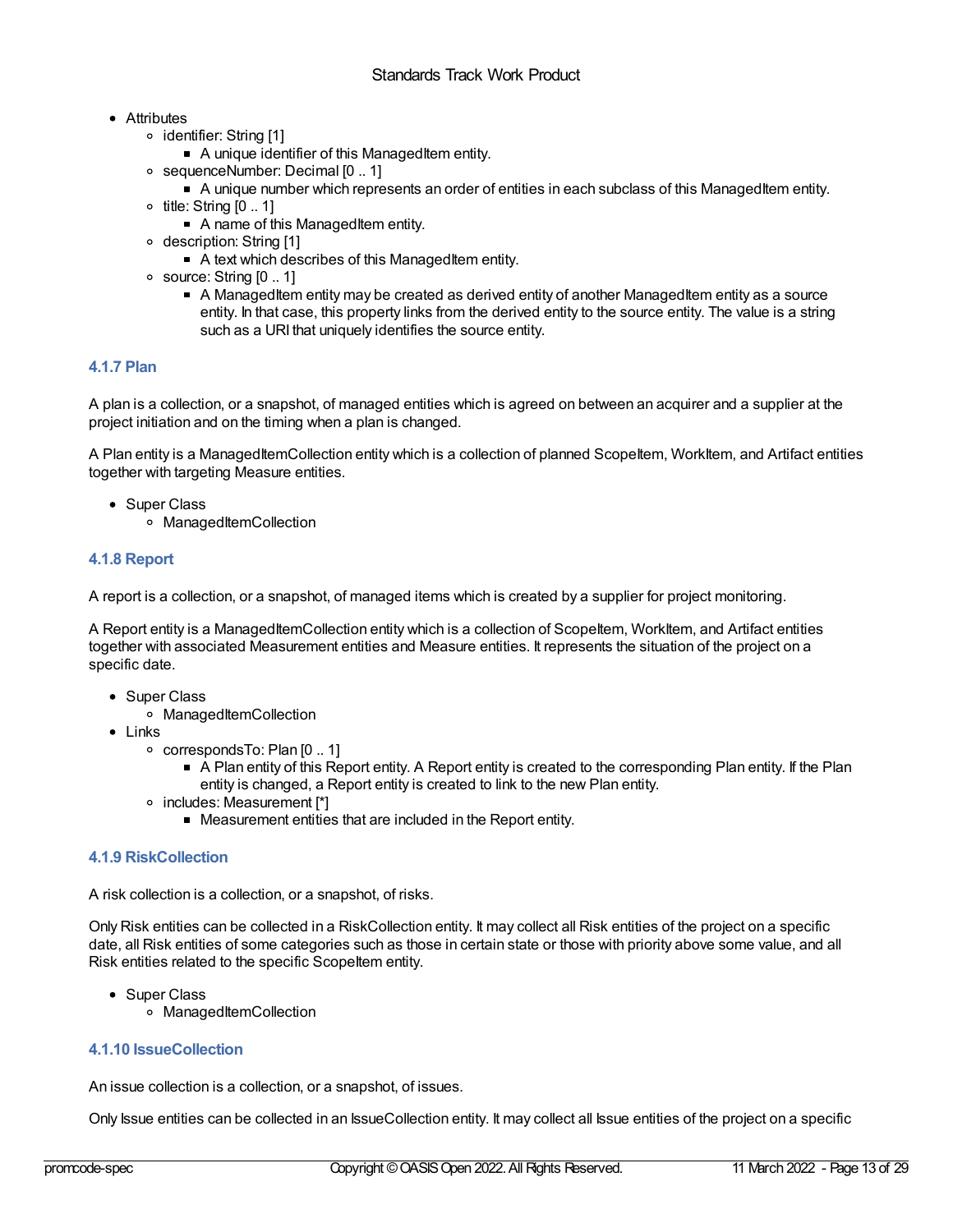date, all Issue entities of some categories such as those in certain state or those with priority above some value, and all Issue entities related to the specific ScopeItem entity.

- Super Class
	- o ManagedItemCollection

## **4.1.11 ManagedItemCollection**

A managed item collection is a collection of managed items. Four kinds of such a collection are used: a plan, a report, a risk collection, and an issue collection.

ManagedItemCollection is a super class which abstracts four kinds of collections of managed items, that is, Plan, Report, RiskCollection, and IssueCollection. A ManagedItemCollection entity must collect managed items belonging to only one project.

- Attributes
	- identifier: String [1]
		- A unique identifier of this ManagedItemCollection entity.
	- $\circ$  title: String  $[0, 1]$ 
		- A name of this ManagedItemCollection entity.
	- o description: String [0 .. 1]
		- A text which describes this ManagedItemCollection entity.
	- $\circ$  date: DateTime  $[0..1]$ 
		- A date on which this ManagedItemCollection entity collects ManagedItem entities. More specific definition of date is left to a project.
	- $\circ$  source: String  $[0..1]$ 
		- A ManagedItemCollection entity may be created as derived entity of another ManagedItemCollection entity as a source entity. In that case, this property links from the derived entity to the source entity. The value is a string such as a URI that uniquely identifies the source entity.
- Links
	- collects: ManagedItem [\*]
		- ManagedItem entities included in this ManagedItemCollection entity. A ManagedItemCollection entity collects any type of ManagedItem entities such as ScopeItem, WorkItem, Artifact, Risk, and Issue entities.
	- belongsTo: Project [1]
		- A Project entity which this ManagedItemCollection entity belongs to. A Project entity has multiple snapshots until completion. Sometimes a supplier or an acquirer may operate multiple Project entities in parallel. The supplier or the acquirer needs to identify which Project entity each snapshot belongs to.

## **4.1.12 Measure**

A measure is an observation of measurable attribute of an artifact.

A Measure entity has a metric such as "number of lines of codes (LOC)", "number of found bugs", and so on.

It also has a unit which defines the unit of the numbered value, for example, "1" means one line or one kilo lines. A Measure entity must be either targeted by one Artifact entity or observed by one Measurement entity.

- Attributes
	- identifier: String [1]
		- A unique identifier of this Measure entity.
	- $\circ$  title: String  $[0.. 1]$ 
		- A name of this Measure entity.
	- o description: String [0 .. 1]
		- A text which describes this Measure entity.
	- valueOfMeasure: Decimal [1] A value of this Measure entity.
- Links
	- metricOfMeasure: Metric [0 .. 1]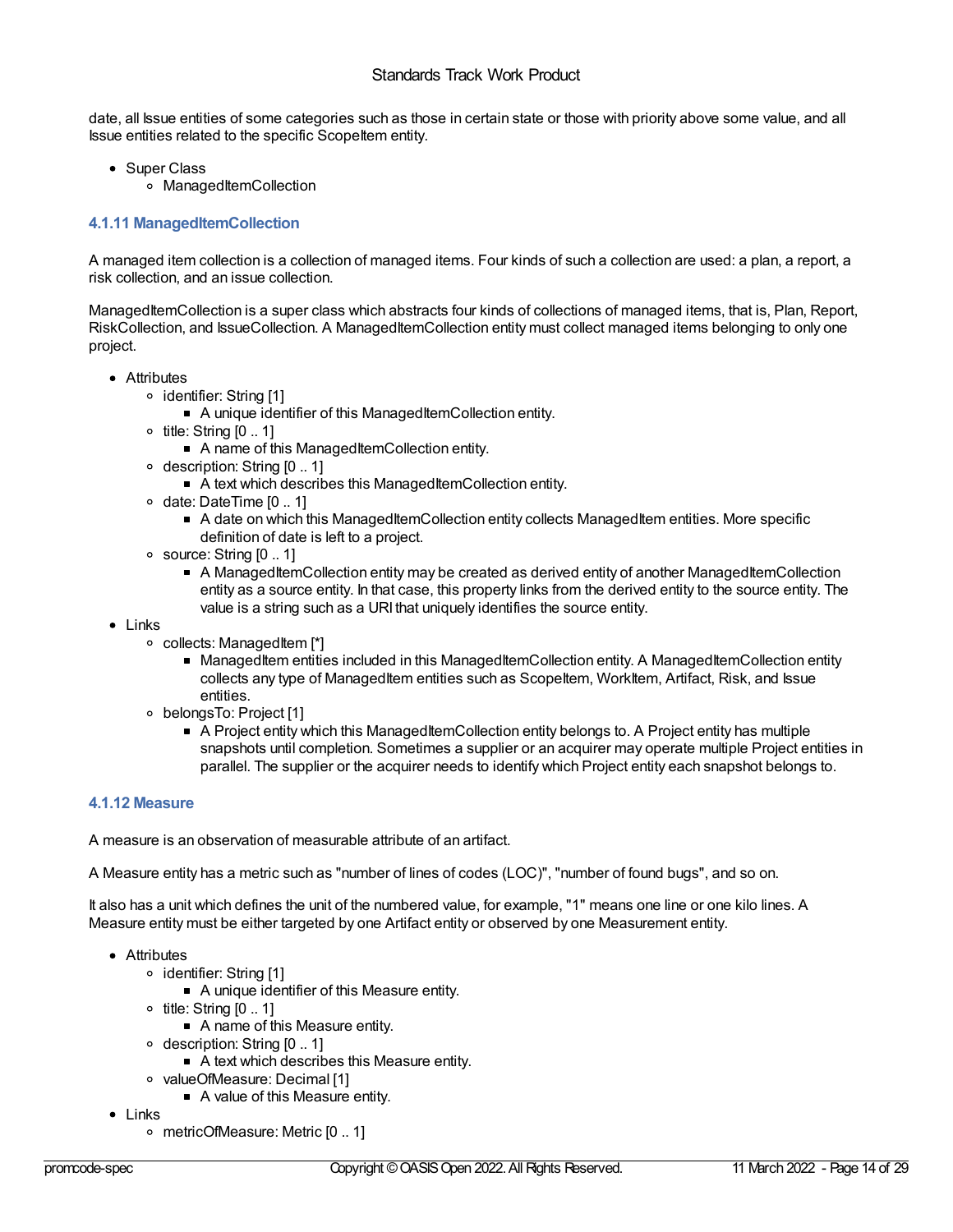- A metric of this Measure entity.
- unitOfMeasure: Unit [0 .. 1]
	- A unit of this Measure entity.

## **4.1.13 Measurement**

A Measurement entity links between an Artifact entity and its actual Measure entities. It also represents the date on which the Measure entities are taken.

- Attributes
	- o identifier: String [1]
		- A unique identifier of this Measurement entity.
	- $\circ$  title: String  $[0.. 1]$ 
		- A name of this Measurement entity.
	- description: String [0 .. 1]
		- A text which describes this Measurement entity.
	- ∘ date: DateTime [1]
		- A date on which an Artifact entity is measured.
- Links
	- observes: Measure [\*]
		- Measure entities measured by this Measurement entity. One Measurement entity can measure zero or more Measure entities.
	- measures: Artifact [1]
		- An Artifact entity measured by this Measurement entity.

## **4.1.14 Project**

A software development project is a collaborative activity to be executed in a fixed time period to produce software systems and/or products.

A Project entity represents the information of the whole project such as the name of the project, the descriptions of the project, and progress of the whole project. A Project entity also specifies a Metric entity and the unit of size of ScopeItem entities because they should be unique in a project.

- Attributes
	- identifier: String [1]
		- A unique identifier of this Project entity.
	- $\circ$  title: String  $[0.. 1]$ 
		- A name of this Project entity.
	- description: String [0 .. 1]
		- A text which describes of this Project entity.
	- plannedStartDate: DateTime [0 .. 1]
		- A planned date to start this Project entity.
	- actualStartDate: DateTime [0 .. 1]
		- An actual date to start this Project entity.
	- plannedEndDate: DateTime [0 .. 1]
		- A planned date to end this Project entity.
	- actualEndDate: DateTime [0 .. 1]
		- An actual date to end this Project entity.
	- $\circ$  source: String  $[0..1]$ 
		- A Project entity may be created as derived entity of another Project entity as a source entity. In that case, this property links from the derived entity to the source entity. The value is a string such as a URI that uniquely identifies the source entity.
- Links
	- metricOfScopeItemSize: Metric [0 .. 1]
		- A metric of size of ScopeItem entities in this Project entity.
	- unitOfScopeItemSize: Unit [0 .. 1]
		- A unit of size of ScopeItem entities in this Project entity.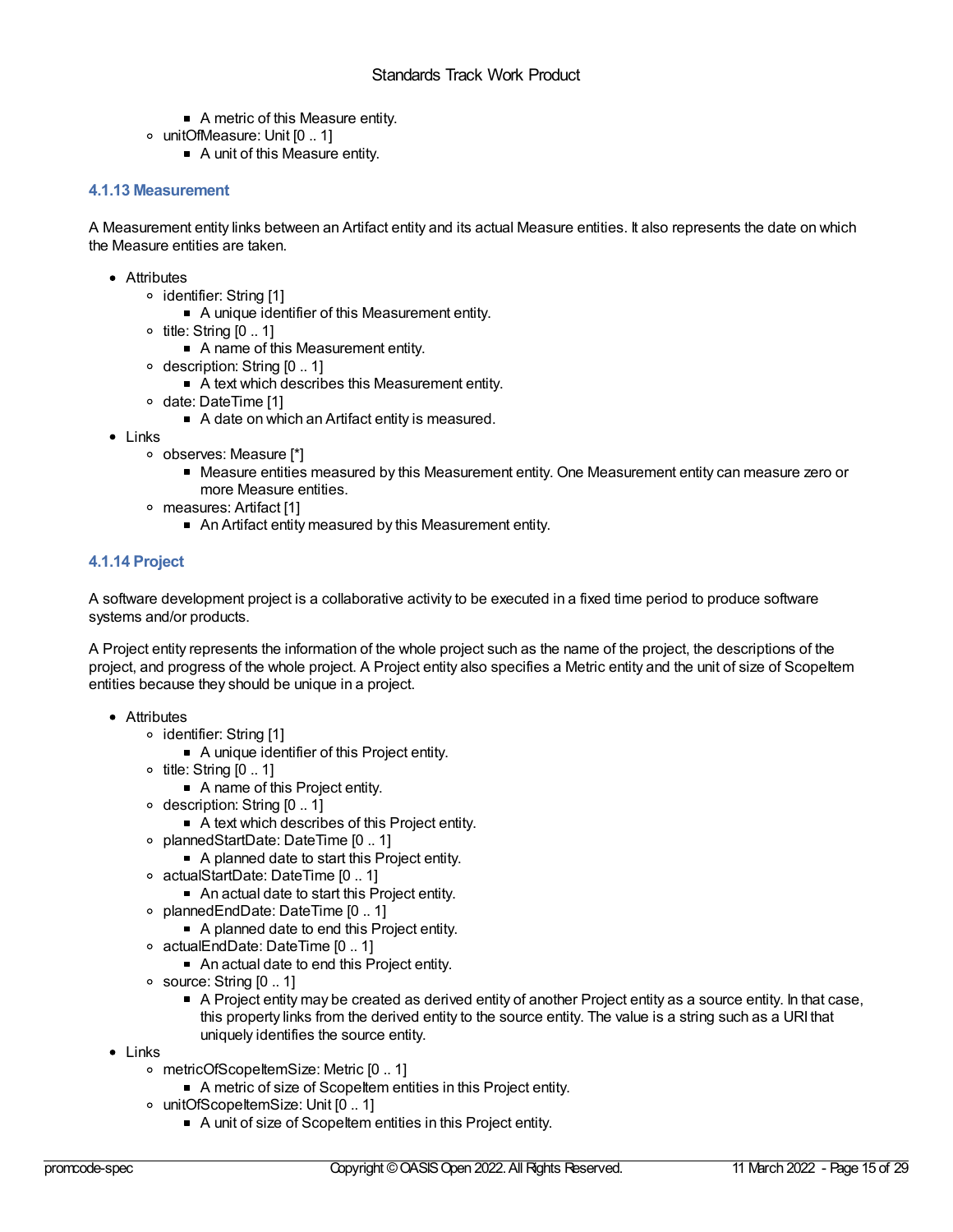## **4.1.15 String**

A String entity represents a character string.

## **4.1.16 DateTime**

A DateTime entity represents a date and time.

## **4.1.17 Decimal**

A Decimal entity represents a decimal number.

## <span id="page-15-0"></span>**4.2 Samples of Two Project-Specific Models**

## **4.2.1 Applying to Progress Management**

Table 1 shows a typical progress management table. The table describes the status of implementing functions defined in the first column. Each function is divided into a collection of sub-functions. Each sub-function has phases of analysis, design, and coding activities. Note that the real management tables are more complex than shown in the case. Functions and sub-functions form a tree structure with several levels. There are more activities required to implement sub-functions.

Table 1 only shows the essential structure of real management tables.

| Table T Example of Flogress Management Table |                                      |         |                               |  |                              |  |                           |  |
|----------------------------------------------|--------------------------------------|---------|-------------------------------|--|------------------------------|--|---------------------------|--|
|                                              | $\ $ Function $\ $ Sub Function $\ $ |         | <b>Analysis</b>               |  |                              |  | Design $\parallel$ Coding |  |
|                                              |                                      |         | Start End Start End Start End |  |                              |  |                           |  |
| A                                            | A <sub>1</sub>                       | Planned |                               |  | 6/4 6/11 6/12 6/19 6/20 6/27 |  |                           |  |
|                                              |                                      | Actual  |                               |  | 6/4 6/10 6/11 6/19 6/20 6/26 |  |                           |  |
|                                              | A2                                   | Planned |                               |  | 6/4 6/11 6/12 6/19 6/20 6/25 |  |                           |  |
|                                              |                                      | Actual  |                               |  | 6/4 6/12 6/13 6/20 6/21 6/26 |  |                           |  |
| в                                            | B1                                   | Planned |                               |  | 6/4 6/11 6/12 6/19 6/20 6/27 |  |                           |  |
|                                              |                                      | Actual  |                               |  | 6/4 6/12 6/13 6/20 6/21 6/28 |  |                           |  |

Table 1 Example of Progress Management Table

Fig. 5 Example of [Project-Specific](#page-15-1) Model for Progress Management illustrates the corresponding project-specific model. Function and Sub Function are subclasses of Scopeltem, and the Analysis, Design, and Coding activities are subclasses of WorkItem. A Function is decomposed into a collection of Sub Functions which have three kinds of required WorkItems for implementation. This structure indicates that all project management data in Table 1 can be represented as instances of the PROMCODE Domain Model classes of ScopeItem and WorkItem.

<span id="page-15-1"></span>

Fig. 5 Example of Project-Specific Model for Progress Management

## **4.2.2 Applying Quality Management**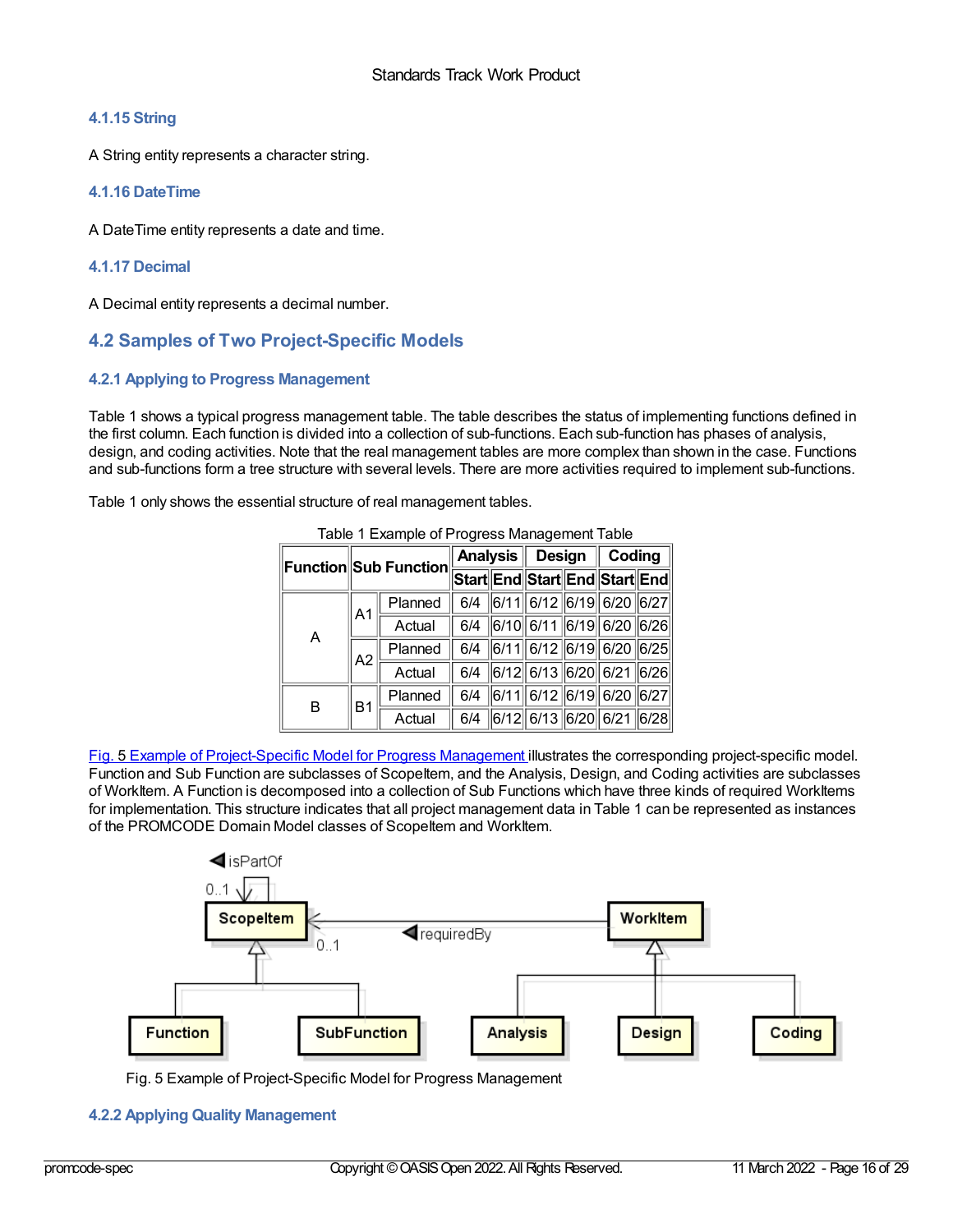## Standards Track Work Product

Table 2 shows a typical quality management table. Main managed items are modules which are grouped under requirements. Each module is measured using several KPIs including lines of code, number of test cases, and number of defects found.

| $\ $ Requirement $\ $ Module $\ $ |        | Lines of Code #Test Case |                                           |    |    | #Defect |  |  |
|-----------------------------------|--------|--------------------------|-------------------------------------------|----|----|---------|--|--|
|                                   |        |                          | Target Actual Target Actual Target Actual |    |    |         |  |  |
| R <sub>1</sub>                    | $M1-1$ | 2,000                    | 2,130                                     | 60 | 62 |         |  |  |
|                                   | $M1-2$ | 1,500                    | 1,450                                     | 45 | 43 | 3       |  |  |
| R <sub>2</sub>                    | $M2-1$ | 2,000                    | 1,980                                     | 60 | 65 | 5       |  |  |
|                                   | $M2-2$ |                          | 950                                       | 30 | 35 |         |  |  |

Fig. 6 Example of [Project-Specific](#page-16-0) Model for Quality Management illustrates the corresponding project-specific model. Requirement is a subclass of ScopeItem and Module is a subclass of Artifact. A Requirement entity requires to produce some Modules entities. The structure indicates that all project management data in Table 2 can be represented as instances of PROMCODE Domain Model classes of Scopeltem, Artifact, Measurement and Measure.

<span id="page-16-0"></span>

Fig. 6 Example of Project-Specific Model for Quality Management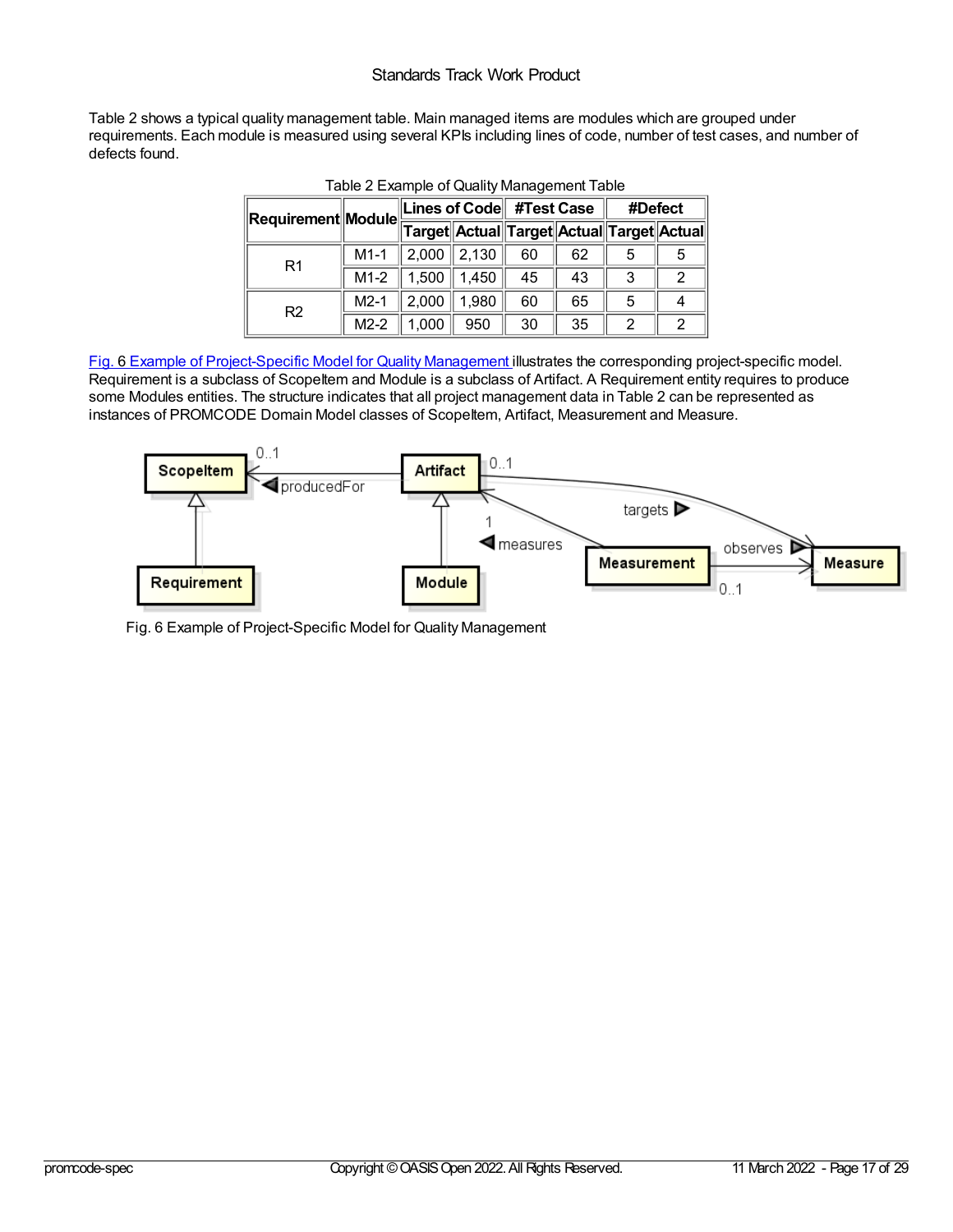## **5. PROMCODE Service Specification**

## <span id="page-17-0"></span>**5.1 Base Requirements**

This section describes the mandatory and optional requirements for an OSLC PROMCODE server.

<span id="page-17-1"></span>The PROMCODE specification is based onOSLC Core 3.0 [\[OSLCCore3](#page-28-0)]. PROMCODE servers and clients **MUST** be compliant with both the [\[OSLCCore3](#page-28-0)] specification and the PROMCODE specification, and **SHOULD**follow all the guidelines and recommendations in both of these specifications. [promcode-1]

<span id="page-17-2"></span>A PROMCODE server **MUST** implement the vocabulary defined in 6. [Vocabulary](#page-22-1) Terms and Constraints of this specification with the exception of two abstract classes ManagedItem and ManagedItemCollection. [promcode-2]

The following table summarizes the requirements from OSLC Core Specification as well as some additional requirements specific to the PROMCODE specification. Note that this specification further restricts some of the requirements for OSLC Core Specification. See subsequent sections in this specification or the OSLC Core Specification to get further details on each of these requirements.

<span id="page-17-13"></span><span id="page-17-12"></span><span id="page-17-11"></span><span id="page-17-10"></span><span id="page-17-9"></span><span id="page-17-8"></span><span id="page-17-7"></span><span id="page-17-6"></span><span id="page-17-5"></span><span id="page-17-4"></span><span id="page-17-3"></span>

| Requirement                            | <b>Meaning</b>                                                                                                                                                                                                                        |
|----------------------------------------|---------------------------------------------------------------------------------------------------------------------------------------------------------------------------------------------------------------------------------------|
| Unknown<br>properties and<br>content   | OSLC services MAY ignore unknown content and OSLC clients MUST preserve unknown content.<br>[promcode-3]                                                                                                                              |
| Resource<br>Operations                 | OSLC service MUST support resource operations via standard HTTP operations. [promcode-4]                                                                                                                                              |
| Resource<br>Paging                     | OSLC services MAY provide paging for resources but only when specifically requested by client.<br>[promcode-5]                                                                                                                        |
| Partial<br>Resource<br>Representations | OSLC services SHOULD support request for a subset of a resource's properties via the<br>oslc.properties URL parameter retrieval via HTTP GET. [promcode-6]                                                                            |
| Partial Update                         | OSLC services MAY support partial update of resources using patch semantics and MAY support via<br>HTTP PUT. [promcode-7]                                                                                                             |
| Discovery                              | OSLC servers SHOULD support OSLC Core 3.0 Discovery, MAY provide a ServiceProviderCatalog<br>and SHOULD provide a ServiceProvider resource for Core v2 compatibility. [promcode-8]                                                    |
| Creation<br>Factories                  | OSLC servers MAY provide LDPC creation factories to enable resource creation of PROMCODE<br>resources via HTTP POST. [promcode-9]                                                                                                     |
| Query<br>Capabilities                  | OSLC servers SHOULD provide query capabilities to enable clients to query for resources.<br>[promcode-10]                                                                                                                             |
| Query Syntax                           | OSLC query capabilities SHOULD support the OSLC Core Query Syntax and MAY use other query<br>syntax. [promcode-11]                                                                                                                    |
| Delegated UI<br>Dialogs                | OSLC Services MAY offer delegated UI dialogs (creation and selections) specified via OSLC Core<br>3.0 Delegated Dialogs and SHOULD include discovery through a ServiceProvider resource for OSLC<br>v2 compatibility. [promcode-12]   |
| <b>UI Preview</b>                      | OSLC Services MAY offer UI previews for resources that may be referenced by other resources<br>specified via OSLC Core 3.0 Preview and SHOULD include discovery through a server resource for<br>OSLC v2 compatibility. [promcode-13] |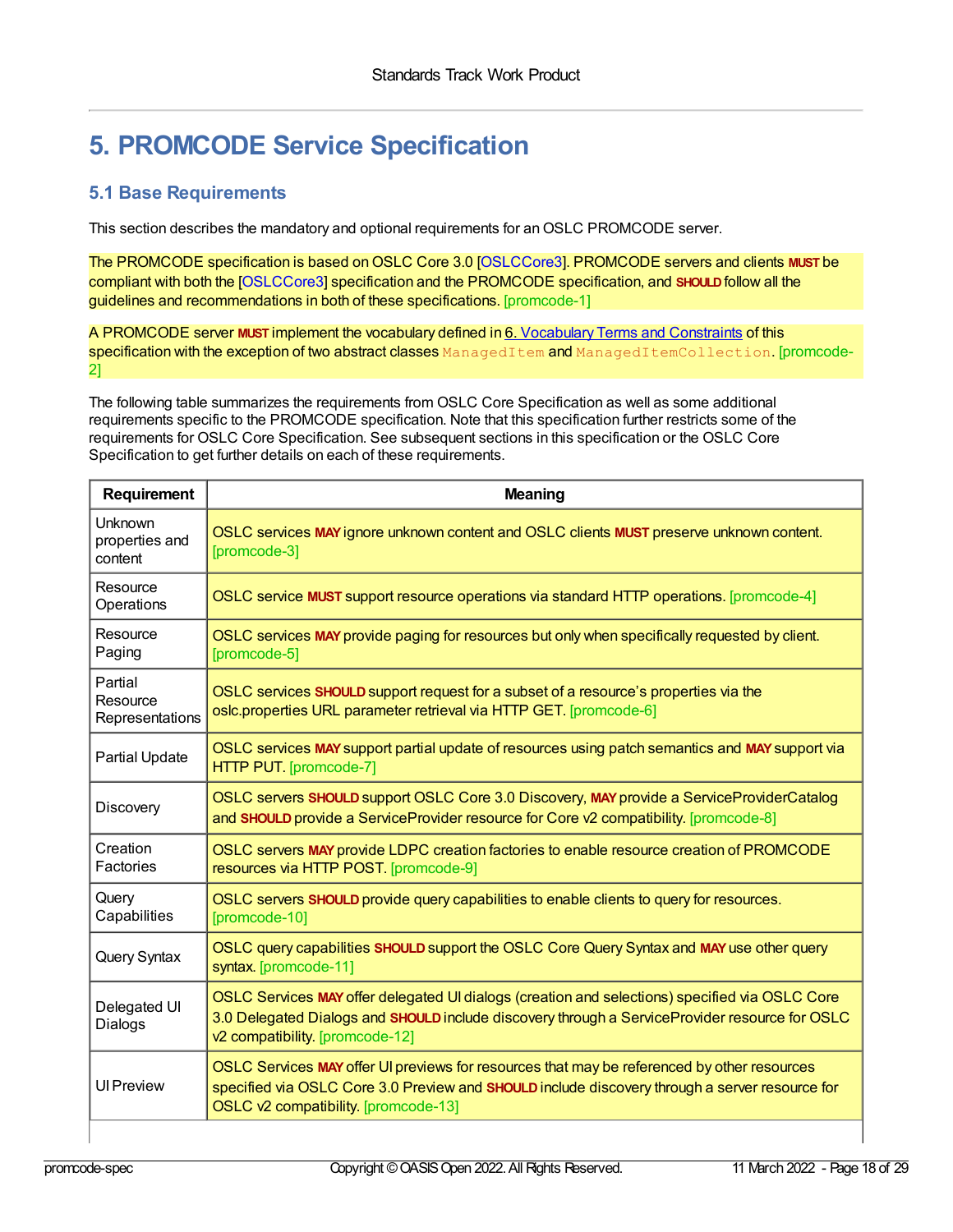## Standards Track Work Product

<span id="page-18-4"></span><span id="page-18-3"></span><span id="page-18-2"></span><span id="page-18-1"></span>

| Requirement                         | <b>Meaning</b>                                                                              |
|-------------------------------------|---------------------------------------------------------------------------------------------|
| <b>HTTP Basic</b><br>Authentication | OSLC Services MAY support Basic Auth and SHOULD do so only over HTTPS. [promcode-14]        |
| OAuth                               | OSLC Services MAY support OAuth and can indicate the required OAuth URLs via the            |
| Authentication                      | ServiceProviderCatalog or ServiceProvider resources. [promcode-15]                          |
| Error                               | OSLC Services MAY provide error responses using OSLC Core 3.0 defined error formats.        |
| Responses                           | [promcode-16]                                                                               |
| Turtle                              | OSLC services MUST provide a Turtle representation for HTTP GET requests and SHOULD support |
| Representations                     | Turtle representations on POST and PUT requests. [promcode-17]                              |
| <b>RDF/XML</b>                      | OSLC services SHOULD provide an RDF/XML representation for HTTP GET requests and SHOULD     |
| Representations                     | support RDF/XML representations on POST and PUT requests. [promcode-18]                     |
| <b>XML</b>                          | OSLC services SHOULD provide a XML representation for HTTP GET, POST and PUT requests that  |
| Representations                     | conform to the Core 2.0 Guidelines for XML. [promcode-19]                                   |
| <b>JSON</b>                         | OSLC services MUST provide JSON-LD representations for HTTP GET, POST and PUT requests      |
| Representations                     | that conform to the Core Guidelines for JSON-LD. [promcode-20]                              |
| <b>HTML</b><br>Representations      | OSLC services MAY provide HTML representations for HTTP GET requests. [promcode-21]         |

<span id="page-18-8"></span><span id="page-18-7"></span><span id="page-18-6"></span><span id="page-18-5"></span>The following sections describe further restrictions and guidance on the requirements of [\[OSLCCore3](#page-28-0)].

## <span id="page-18-0"></span>**5.2 Namespaces**

As defined in RDF [Namespaces](#page-6-0), PROMCODE defines the namespace URI of http://open-services.net/ns/promcode# with a preferred namespace prefix oslc\_promcode. Also, the common URL prefixes given there are used when they are needed.

## **5.3 Resource Formats**

In addition to the requirements for resource representations in [OSLCCore3], this section outlines further refinements and restrictions.

For HTTP GET requests on all PROMCODE and OSLC Core defined resource types,

- <span id="page-18-9"></span>A PROMCODE server **MUST** provide Turtle and JSON-LD, and **SHOULD**provide RDF/XML and XML representations. The XML and JSON representations **SHOULD**follow the guidelines outlined in the OSLC Core Representations Guidance to maintain compatibility with [OSLCCore2]. [promcode-22]
- <span id="page-18-10"></span>A PROMCODE client requesting RDF/XML **SHOULD**be prepared for any valid RDF/XML document. A PROMCODE client requesting XML **SHOULD**be prepared for representations that follow the guidelines outlined in the OSLC Core Representations Guidance. [promcode-23]
- <span id="page-18-11"></span>A PROMCODE server **SHOULD**support an [X]HTML representation and a user interface (UI) preview as defined by UI Preview Guidance. [promcode-24]

For HTTP PUT/POST requests for the PROMCODE resources that support the requests:

<span id="page-18-12"></span>A PROMCODE server **MUST** accept Turtle and JSON-LD representations and **SHOULD**accept RDF/XML and XML representations. A PROMCODE server accepting RDF/XML **SHOULD**be prepared for any valid RDF/XML document. For XML A PROMCODE server **SHOULD**be prepared for representations that follow the guidelines outlined in the OSLC Core Representations Guidance. [promcode-25]

For HTTP GET response formats for Query requests,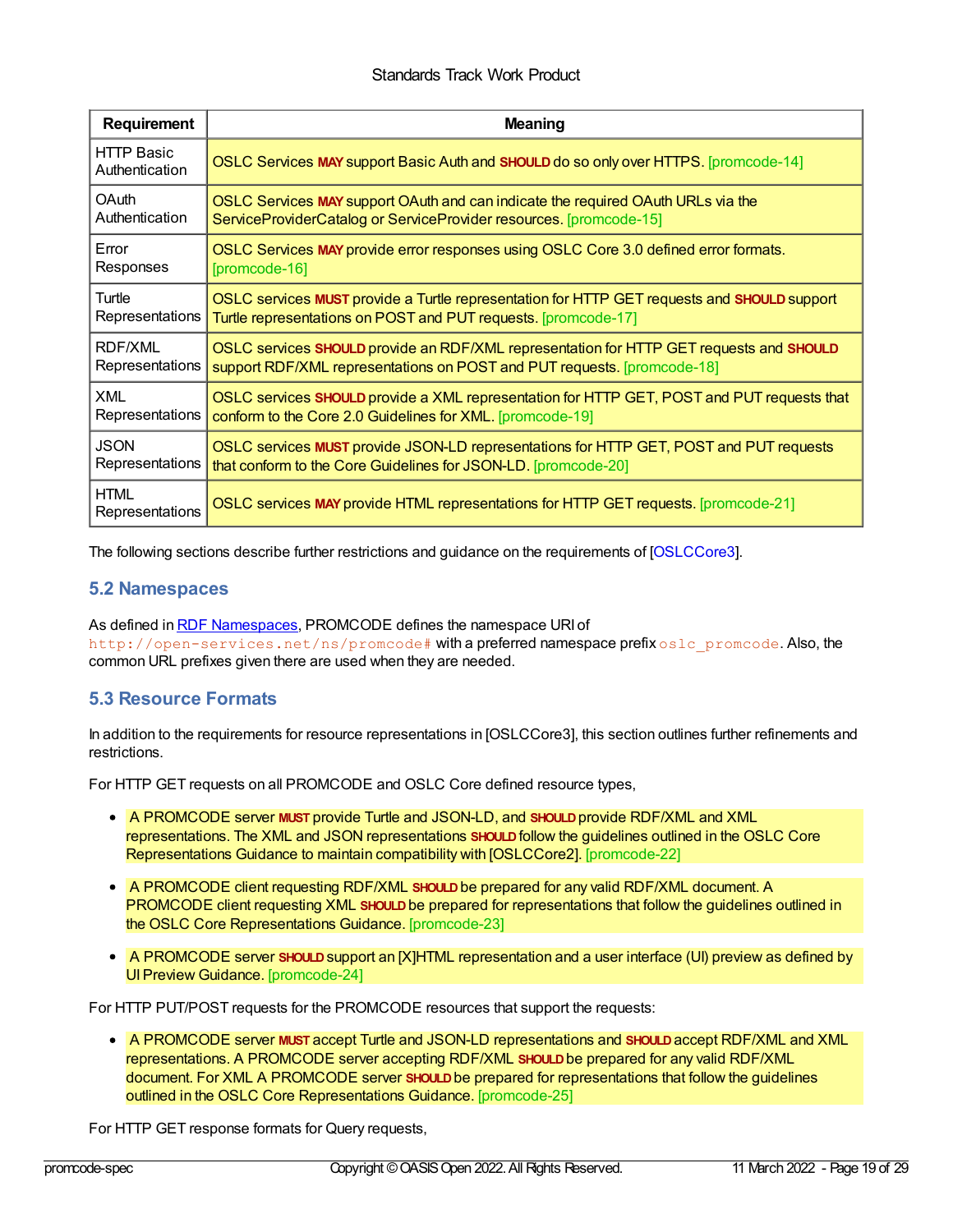<span id="page-19-4"></span><span id="page-19-0"></span>A PROMCODE server **MUST** provide Turtle and JSON-LD, **SHOULD**provide RDF/XML and XML, and **MAY**provide Atom Syndication Format XML representations. [promcode-26]

## <span id="page-19-5"></span>When A PROMCODE client request:

- **text/turtle A PROMCODE server MUST respond with Turtle representation.**
- application/ld+json A PROMCODE server **MUST** respond with JSON-LD representation.
- **•** application/rdf+xml A PROMCODE server SHOULD respond with RDF/XML representation without restrictions.
- application/xml A PROMCODE server SHOULD respond with OSLC-defined abbreviated XML representation as defined in the OSLC Core [Representations](http://open-services.net/bin/view/Main/OSLCCoreSpecAppendixRepresentations) Guidance.
- application/atom+xml A PROMCODE server **SHOULD**respond with Atom Syndication FOrmat XML representation as defined in the OSLC Core [Representations](http://open-services.net/bin/view/Main/OSLCCoreSpecAppendixRepresentations) Guidance. The Atom Syndication Format XML representation **SHOULD**use RDF/XML representation without restrictions for the atom:content entries representing the resource representations.

#### [promcode-27]

## **5.3.1 Content Negotiation**

OSLC Core 3.0 [\[OSLCCore3](#page-28-0)] specifies RDF representations (and specifically Turtle and JSON-LD) as a convention that all OSLC server implementations minimally provide and accept. OSLC PROMCODE server implementations are strongly encouraged to adopt this convention. Future versions of this specification are expected to require RDF representations for all operations and relax requirements for specialized XML representations.

- **XML Representation** identified by the application/xml content type. Format representation rules are outlined in Core OSLC Core [Resource](http://open-services.net/bin/view/Main/OSLCCoreSpecAppendixRepresentations) Formats section.
- **RDF/XML Representation** identified by the application/rdf+xml content type. No additional guidance is given.
- **JSON-LD Representation** identified by the application/ld+json content type. Format representation rules are specified in [JSON-LD](http://www.w3.org/TR/json-ld/) 1.0.
- **AtomSyndication Format XML Representation** identified by the application/atom+xml content type. Format representation rules are outlined in Core OSLC Core [Resource](http://open-services.net/bin/view/Main/OSLCCoreSpecAppendixRepresentations) Formats section.

## <span id="page-19-1"></span>**5.4 Authentication**

[\[OSLCCore3](#page-28-0)] specifies the recommended OSLC authentication mechanisms. The PROMCODE specification introduces no additional constraints on error responses.

## <span id="page-19-2"></span>**5.5 Error Responses**

[\[OSLCCore3](#page-28-0)] specifies the OSLC Core error responses. The PROMCODE specification introduces no additional constraints on error responses.

## <span id="page-19-3"></span>**5.6 Pagination**

[\[OSLCCore3](#page-28-0)] specifies the support of pagination of query results. The PROMCODE specification introduces no additional constraints on error responses.

## **5.7 Requesting and Updating Properties**

## **5.7.1 Requesting a Subset of Properties**

<span id="page-19-6"></span>A client **MAY**request a subset of a resource's properties as well as properties from a referenced resource. In order to support this behavior, a server MAY support the oslc.properties and oslc.prefix URL parameter on a HTTP GET request on individual resource request or a collection of resources by query. If the oslc.properties parameter is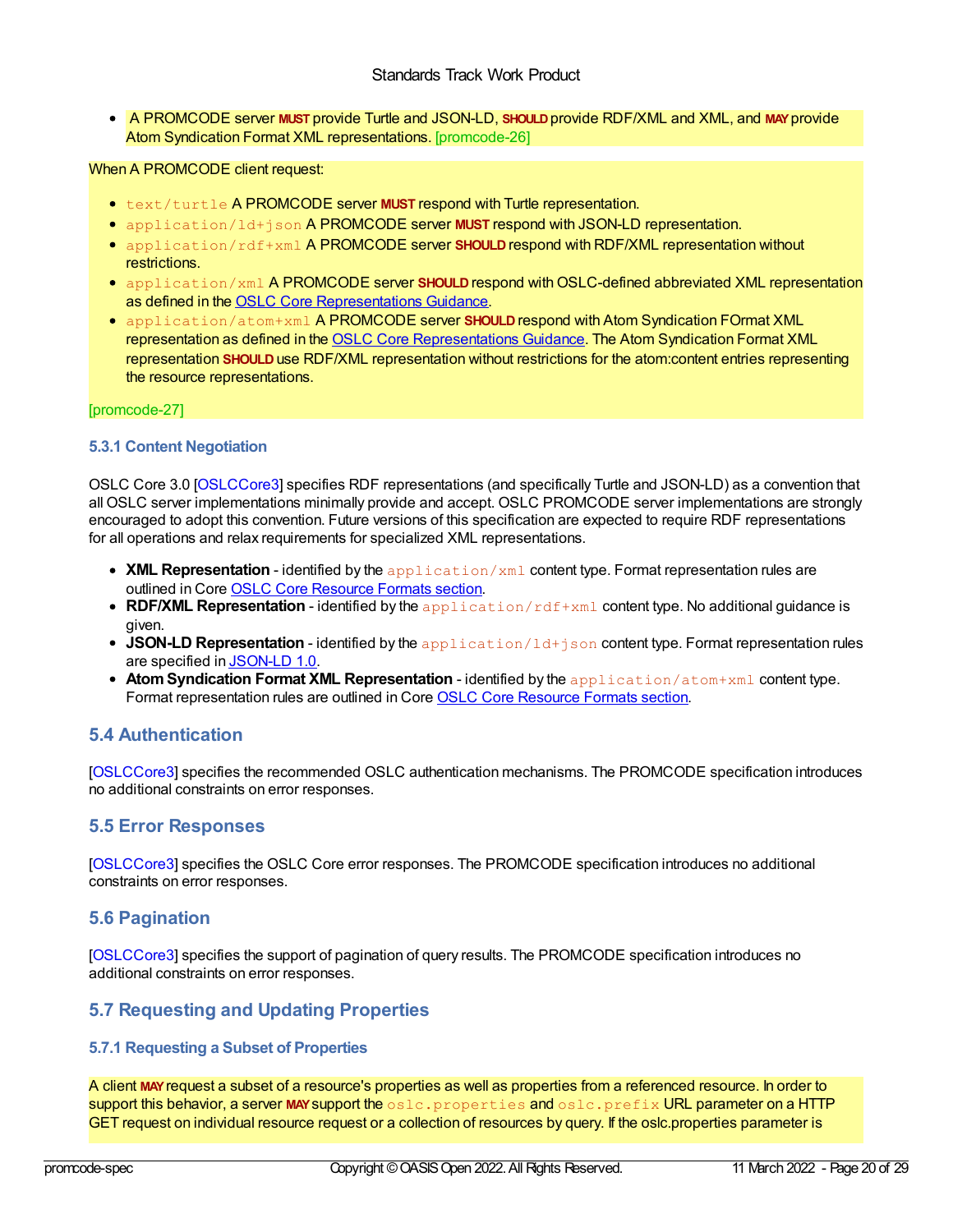<span id="page-20-0"></span>omitted on the request, then all resource properties **MUST** be provided in the response. [promcode-28]

#### **5.7.2 Updating a Subset of Properties**

<span id="page-20-2"></span>A client **MAY**request that a subset of a resource's properties be updated by using the PATCH method. [promcode-29]

<span id="page-20-3"></span>For compatibility with [\[OSLCCore2](#page-28-14)], A PROMCODE server MAY also support partial update by identifying those properties to be modified using the oslc.properties URL parameter on a HTTP PUT request. [promcode-30]

<span id="page-20-4"></span>If the parameter  $\circ$ slc.properties contains a valid resource property on the request that is not provided in the content, the server **MUST** set the resource's property to a null or empty value. If the parameter oslc.properties contains an invalid resource property, then a 409 Conflict **MUST** be returned. [promcode-31]

#### **5.7.3 Updating Multi-Valued Properties**

<span id="page-20-5"></span>For multi-valued properties that contain a large number of values, it may be difficult and inefficient to add or remove property values. A PROMCODE server **MAY**provide support for a partial update of the multi-valued properties as defined byOSLC Core Partial Update. [promcode-32]

## <span id="page-20-1"></span>**5.8 Resource Operations**

This section describes frequently used resource operations.

#### **5.8.1 Create Resources**

<span id="page-20-6"></span>A PROMCODE client **MAY**request the creation of a PROMCODE domain resource via HTTP/POST operation to a PROMCODE server that supports creation of a resource using Creation Factories as defined in [\[OSLCCore3](#page-28-0)]. [promcode-33]

<span id="page-20-7"></span>Alternatively, creation of a domain resource **MAY**be done outside of the PROMCODE framework, i.e., by using an existing project management tool that creates a new resource and makes the resource visible to the PROMCODE framework. [promcode-34]

## **5.8.2 Get Resources**

<span id="page-20-8"></span>A PROMCODE server **MUST** support the HTTP GET method to obtain the representation of a resource. The detailed behavior of the GET method is described in [\[LDP](#page-28-12)]. [promcode-35]

#### **5.8.3 Update Resources**

<span id="page-20-9"></span>A PROMCODE server **MAY**support the HTTP PUT method or the HTTP PATCH method to update resources. The detailed behavior of the PUT and PATCH methods is described in [\[LDP](#page-28-12)]. [promcode-36]

#### **5.8.4 Delete Resources**

<span id="page-20-10"></span>A PROMCODE server **MAY**support the HTTP DELETE method to delete resources. The detailed behavior of the DELETE method is described in [\[LDP](#page-28-12)]. [promcode-37]

## **5.9 PROMCODE Server Capabilities**

## **5.9.1 Server Resources**

<span id="page-20-11"></span>A PROMCODE server **MUST** support OSLC Discovery capabilities defined by [\[OSLCCore3](#page-28-0)]. Specifically, they **SHOULD** support LDPC Creation Factories, **MAY**provide a ServiceProviderCatalog and a ServiceProvider resource for Core v2 compatibility. [promcode-38]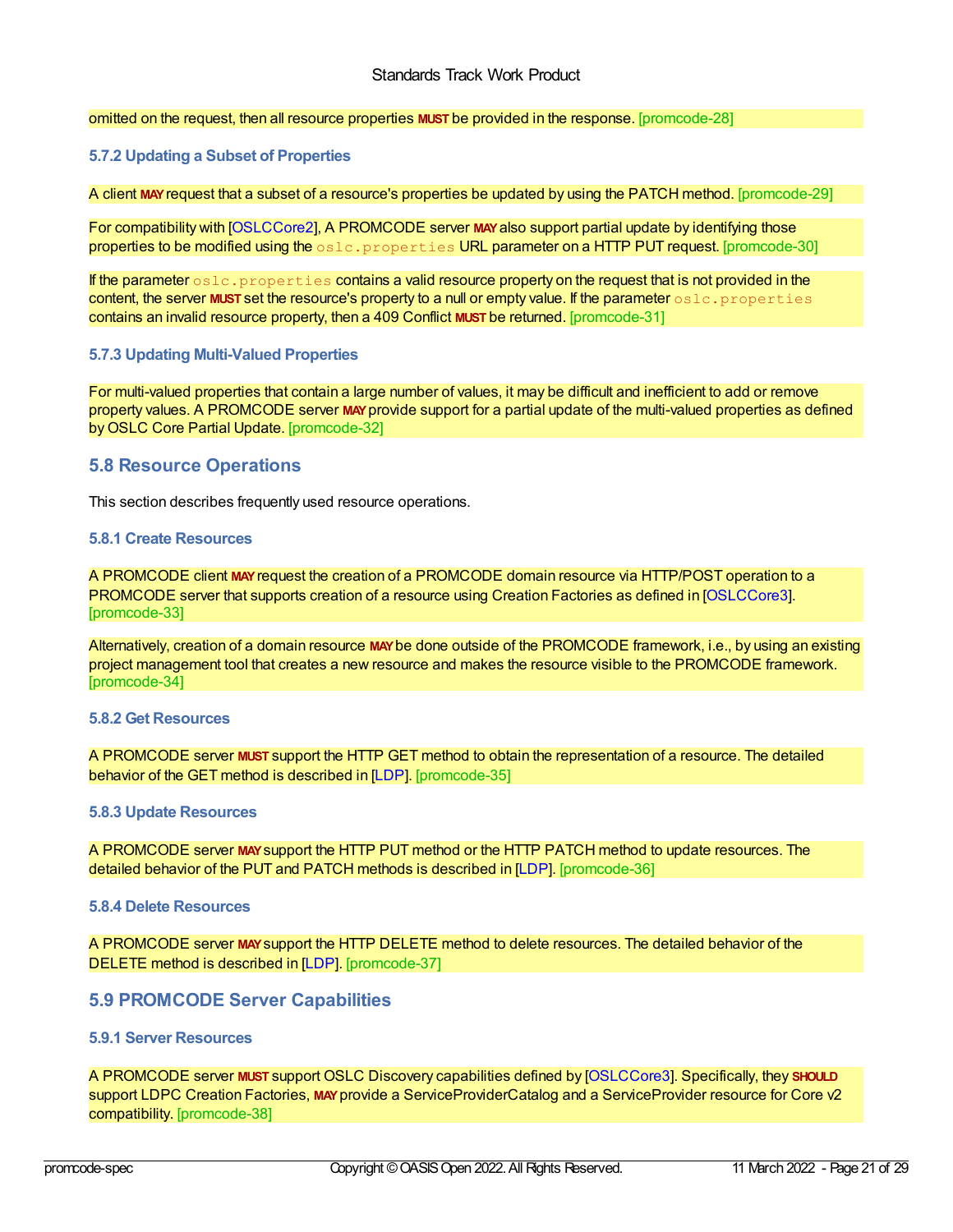<span id="page-21-1"></span><span id="page-21-0"></span>A PROMCODE server **MAY**provide a ServiceProvider Resource that can be retrieved at a implementation dependent URI. [promcode-39]

<span id="page-21-2"></span>A PROMCODE server **MAY**provide a ServiceProviderCatalog Resource that can be retrieved at a implementation dependent URI. [promcode-40]

<span id="page-21-3"></span>A PROMCODE server MAY provide a oslc: serviceProvider property for their defined resources that will be the URI to a ServiceProvider Resource. [promcode-41]

<span id="page-21-4"></span>If a PROMCODE server supports oslc: Service and/or oslc: ServiceProviderCatalog resources for the compatibility with [\[OSLCCore2](#page-28-14)], the server **MUST** supply a value of http://open-services.net/ns/promcode for the property oslc:domain on either oslc: Service or oslc: ServiceProviderCatalog resources. [promcode-42]

#### **5.9.2 Creation Capabilities**

<span id="page-21-5"></span>A PROMCODE server **SHOULD**support Creation Factories and list them in the Service Provider Resource as defined by OSLC Core. A PROMCODE server **SHOULD**support Resource Shapes for Creation Factories as defined in [\[OSLCCore3](#page-28-0)]. [promcode-43]

**5.9.3 Query Capabilities**

<span id="page-21-6"></span>A PROMCODE Server **SHOULD**support query capabilities, as defined by [\[OSLCCore3](#page-28-0)]. Servers **MAY**also provide oslc:ResourceShape on oslc:QueryCapability resources as defined by [\[OSLC-Shapes](#page-28-15)]. [promcode-44]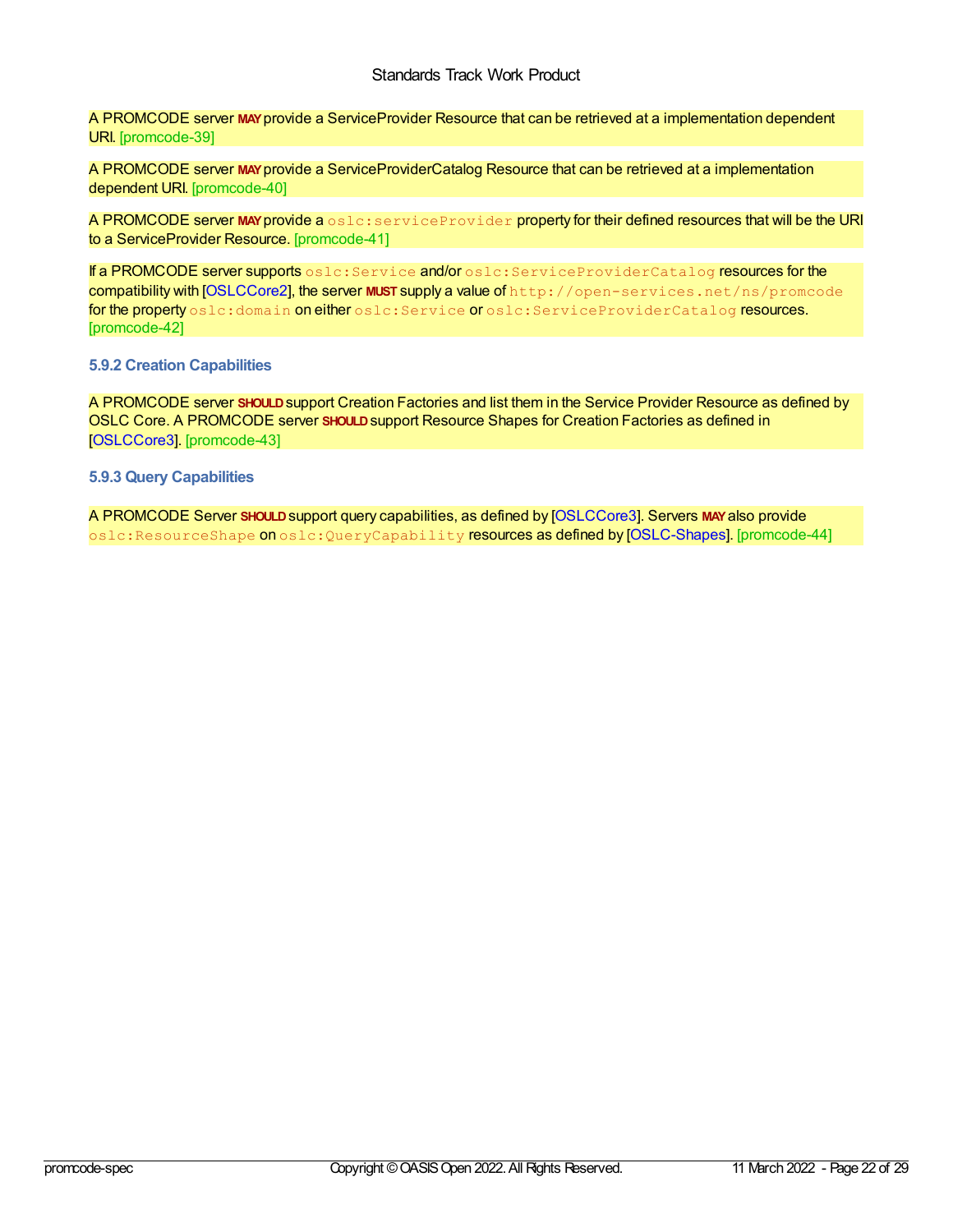## <span id="page-22-1"></span><span id="page-22-0"></span>**6. Vocabulary Terms and Constraints**

OSLC [PROMCODE](#page-0-0) Version 1.0. Part 2: Vocabulary defines the vocabulary terms and constraints for OSLC PROMCODE resources. These terms and constraints are specified according to [\[OSLC-Vocabulary\].](#page-0-0) OSLC PROMCODE Version 1.0. Part 3: Constraints defines the constraints for OSLC resources based on [\[OSLC-Shapes](#page-28-15)].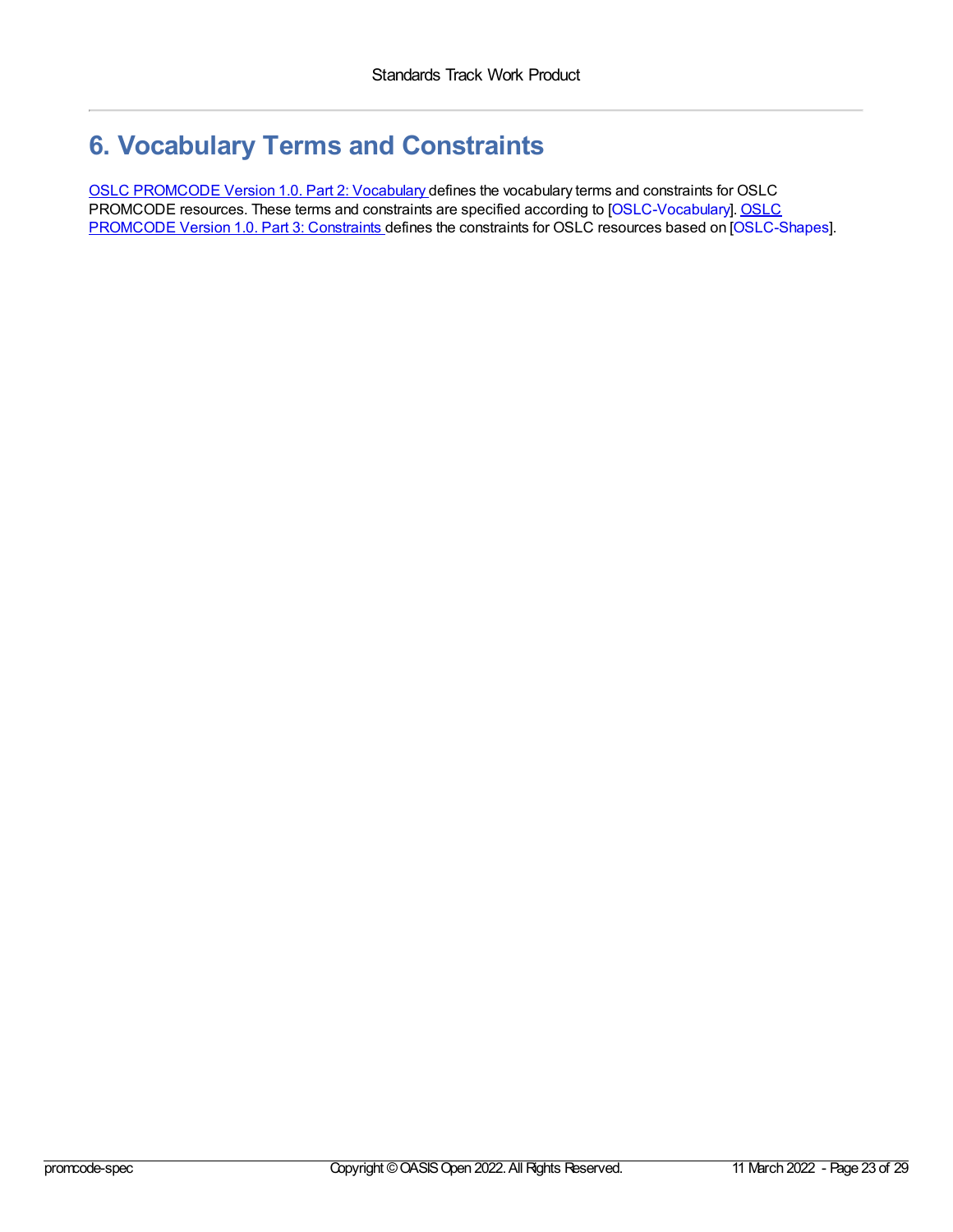## **7. Conformance**

## <span id="page-23-0"></span>**7.1 Conformance Targets**

The PROMCODE specification is based on [[OSLCCore3](#page-28-0)], and therefore both PROMCODE servers and clients **MUST** conform to OSLC servers and clients defined in [\[OSLCCore3](#page-28-0)].

## <span id="page-23-1"></span>**7.2 Conformance Clauses**

The following table summarizes the conformance clauses.

| <b>Clause</b><br><b>Number</b> | Requirement                                                                                                                                                                                                                                                                                        |
|--------------------------------|----------------------------------------------------------------------------------------------------------------------------------------------------------------------------------------------------------------------------------------------------------------------------------------------------|
| promcode-<br>$\overline{1}$    | The PROMCODE specification is based on OSLC Core 3.0 [OSLCCore3]. PROMCODE servers<br>and clients <b>MUST</b> be compliant with both the [OSLCCore3] specification and the PROMCODE<br>specification, and SHOULD follow all the guidelines and recommendations in both of these<br>specifications. |
| promcode-<br>$\overline{2}$    | A PROMCODE server <b>MUST</b> implement the vocabulary defined in 6. Vocabulary Terms and<br>Constraints of this specification with the exception of two abstract classes ManagedItem and<br>ManagedItemCollection.                                                                                |
| promcode-<br>$\overline{3}$    | OSLC services MAY ignore unknown content and OSLC clients MUST preserve unknown content.                                                                                                                                                                                                           |
| promcode-<br>4                 | OSLC service <b>MUST</b> support resource operations via standard HTTP operations.                                                                                                                                                                                                                 |
| promcode-<br>$\overline{5}$    | OSLC services MAY provide paging for resources but only when specifically requested by client.                                                                                                                                                                                                     |
| promcode-<br>6                 | OSLC services <b>SHOULD</b> support request for a subset of a resource's properties via the<br>oslc.properties URL parameter retrieval via HTTP GET.                                                                                                                                               |
| promcode-<br>$\overline{L}$    | OSLC services MAY support partial update of resources using patch semantics and MAY support<br>via HTTP PUT.                                                                                                                                                                                       |
| promcode-<br>$\underline{8}$   | OSLC servers <b>SHOULD</b> support OSLC Core 3.0 Discovery, MAY provide a ServiceProviderCatalog<br>and <b>SHOULD</b> provide a ServiceProvider resource for Core v2 compatibility.                                                                                                                |
| promcode-<br>9                 | OSLC servers MAY provide LDPC creation factories to enable resource creation of PROMCODE<br>resources via HTTP POST.                                                                                                                                                                               |
| promcode-<br>10                | OSLC servers <b>SHOULD</b> provide query capabilities to enable clients to query for resources.                                                                                                                                                                                                    |
| promcode-<br>11                | OSLC query capabilities <b>SHOULD</b> support the OSLC Core Query Syntax and <b>MAY</b> use other query<br>syntax.                                                                                                                                                                                 |
| promcode-<br>12                | OSLC Services MAY offer delegated UI dialogs (creation and selections) specified via OSLC Core<br>3.0 Delegated Dialogs and SHOULD include discovery through a ServiceProvider resource for<br>OSLC v2 compatibility.                                                                              |
| promcode-<br>13                | OSLC Services MAY offer UI previews for resources that may be referenced by other resources<br>specified via OSLC Core 3.0 Preview and SHOULD include discovery through a server resource for<br>OSLC v2 compatibility.                                                                            |
| promcode-<br>14                | OSLC Services MAY support Basic Auth and SHOULD do so only over HTTPS.                                                                                                                                                                                                                             |
| promcode-<br>15                | OSLC Services MAY support OAuth and can indicate the required OAuth URLs via the<br>ServiceProviderCatalog or ServiceProvider resources.                                                                                                                                                           |
| promcode-<br>16                | OSLC Services MAY provide error responses using OSLC Core 3.0 defined error formats.                                                                                                                                                                                                               |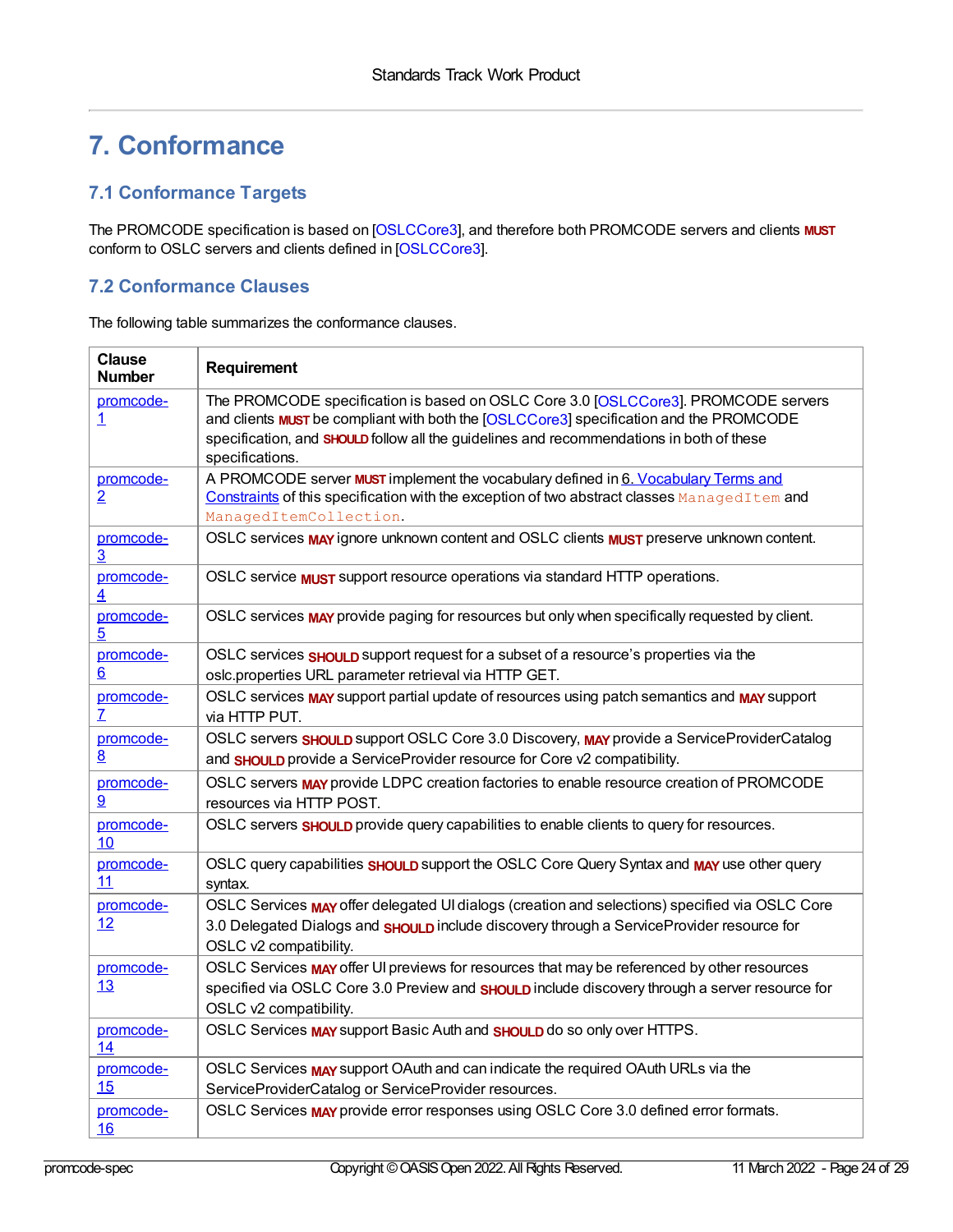<span id="page-24-0"></span>

| <b>Clause</b><br><b>Number</b> | Requirement                                                                                                                                                                                                                                                                                                                                                                                                                                                                                                                                                                                                                                                                                                                                                                                                                                      |
|--------------------------------|--------------------------------------------------------------------------------------------------------------------------------------------------------------------------------------------------------------------------------------------------------------------------------------------------------------------------------------------------------------------------------------------------------------------------------------------------------------------------------------------------------------------------------------------------------------------------------------------------------------------------------------------------------------------------------------------------------------------------------------------------------------------------------------------------------------------------------------------------|
| promcode-<br>17                | OSLC services <b>MUST</b> provide a Turtle representation for HTTP GET requests and <b>SHOULD</b> support<br>Turtle representations on POST and PUT requests.                                                                                                                                                                                                                                                                                                                                                                                                                                                                                                                                                                                                                                                                                    |
| promcode-<br><u>18</u>         | OSLC services <b>SHOULD</b> provide an RDF/XML representation for HTTP GET requests and <b>SHOULD</b><br>support RDF/XML representations on POST and PUT requests.                                                                                                                                                                                                                                                                                                                                                                                                                                                                                                                                                                                                                                                                               |
| promcode-<br><u>19</u>         | OSLC services SHOULD provide a XML representation for HTTP GET, POST and PUT requests<br>that conform to the Core 2.0 Guidelines for XML.                                                                                                                                                                                                                                                                                                                                                                                                                                                                                                                                                                                                                                                                                                        |
| promcode-<br>20                | OSLC services <b>MUST</b> provide JSON-LD representations for HTTP GET, POST and PUT requests<br>that conform to the Core Guidelines for JSON-LD.                                                                                                                                                                                                                                                                                                                                                                                                                                                                                                                                                                                                                                                                                                |
| promcode-<br>21                | OSLC services MAY provide HTML representations for HTTP GET requests.                                                                                                                                                                                                                                                                                                                                                                                                                                                                                                                                                                                                                                                                                                                                                                            |
| promcode-<br>22                | A PROMCODE server <b>MUST</b> provide Turtle and JSON-LD, and SHOULD provide RDF/XML and<br>XML representations. The XML and JSON representations SHOULD follow the guidelines outlined in<br>the OSLC Core Representations Guidance to maintain compatibility with [OSLCCore2].                                                                                                                                                                                                                                                                                                                                                                                                                                                                                                                                                                 |
| promcode-<br>23                | A PROMCODE client requesting RDF/XML SHOULD be prepared for any valid RDF/XML<br>document. A PROMCODE client requesting XML SHOULD be prepared for representations that<br>follow the guidelines outlined in the OSLC Core Representations Guidance.                                                                                                                                                                                                                                                                                                                                                                                                                                                                                                                                                                                             |
| promcode-<br>24                | A PROMCODE server SHOULD support an [X]HTML representation and a user interface (UI)<br>preview as defined by UI Preview Guidance.                                                                                                                                                                                                                                                                                                                                                                                                                                                                                                                                                                                                                                                                                                               |
| promcode-<br>25                | A PROMCODE server MUST accept Turtle and JSON-LD representations and SHOULD accept<br>RDF/XML and XML representations. A PROMCODE server accepting RDF/XML SHOULD be<br>prepared for any valid RDF/XML document. For XML A PROMCODE server SHOULD be prepared<br>for representations that follow the guidelines outlined in the OSLC Core Representations<br>Guidance.                                                                                                                                                                                                                                                                                                                                                                                                                                                                           |
| promcode-<br>26                | A PROMCODE server MUST provide Turtle and JSON-LD, SHOULD provide RDF/XML and XML,<br>and MAY provide Atom Syndication Format XML representations.                                                                                                                                                                                                                                                                                                                                                                                                                                                                                                                                                                                                                                                                                               |
| promcode-<br>27                | When A PROMCODE client request:<br>• text/turtle A PROMCODE server MUST respond with Turtle representation.<br>• application/ld+json A PROMCODE server MUST respond with JSON-LD<br>representation.<br>• application/rdf+xml A PROMCODE server SHOULD respond with RDF/XML<br>representation without restrictions.<br>• application/xml A PROMCODE server SHOULD respond with OSLC-defined<br>abbreviated XML representation as defined in the OSLC Core Representations Guidance.<br>application/atom+xml A PROMCODE server SHOULD respond with Atom<br>٠<br>Syndication FOrmat XML representation as defined in the OSLC Core Representations<br>Guidance. The Atom Syndication Format XML representation SHOULD use RDF/XML<br>representation without restrictions for the atom:content entries representing the resource<br>representations. |
| promcode-<br>28                | A client MAY request a subset of a resource's properties as well as properties from a referenced<br>resource. In order to support this behavior, a server MAY support the oslc. properties and<br>oslc.prefix URL parameter on a HTTP GET request on individual resource request or a<br>collection of resources by query. If the oslc.properties parameter is omitted on the request, then all<br>resource properties <b>MUST</b> be provided in the response.                                                                                                                                                                                                                                                                                                                                                                                  |
| promcode-<br>29                | A client MAY request that a subset of a resource's properties be updated by using the PATCH<br>method.                                                                                                                                                                                                                                                                                                                                                                                                                                                                                                                                                                                                                                                                                                                                           |
| promcode-<br>30                | For compatibility with [OSLCCore2], A PROMCODE server MAY also support partial update by<br>identifying those properties to be modified using the $\circ$ slc.properties URL parameter on a<br>HTTP PUT request.                                                                                                                                                                                                                                                                                                                                                                                                                                                                                                                                                                                                                                 |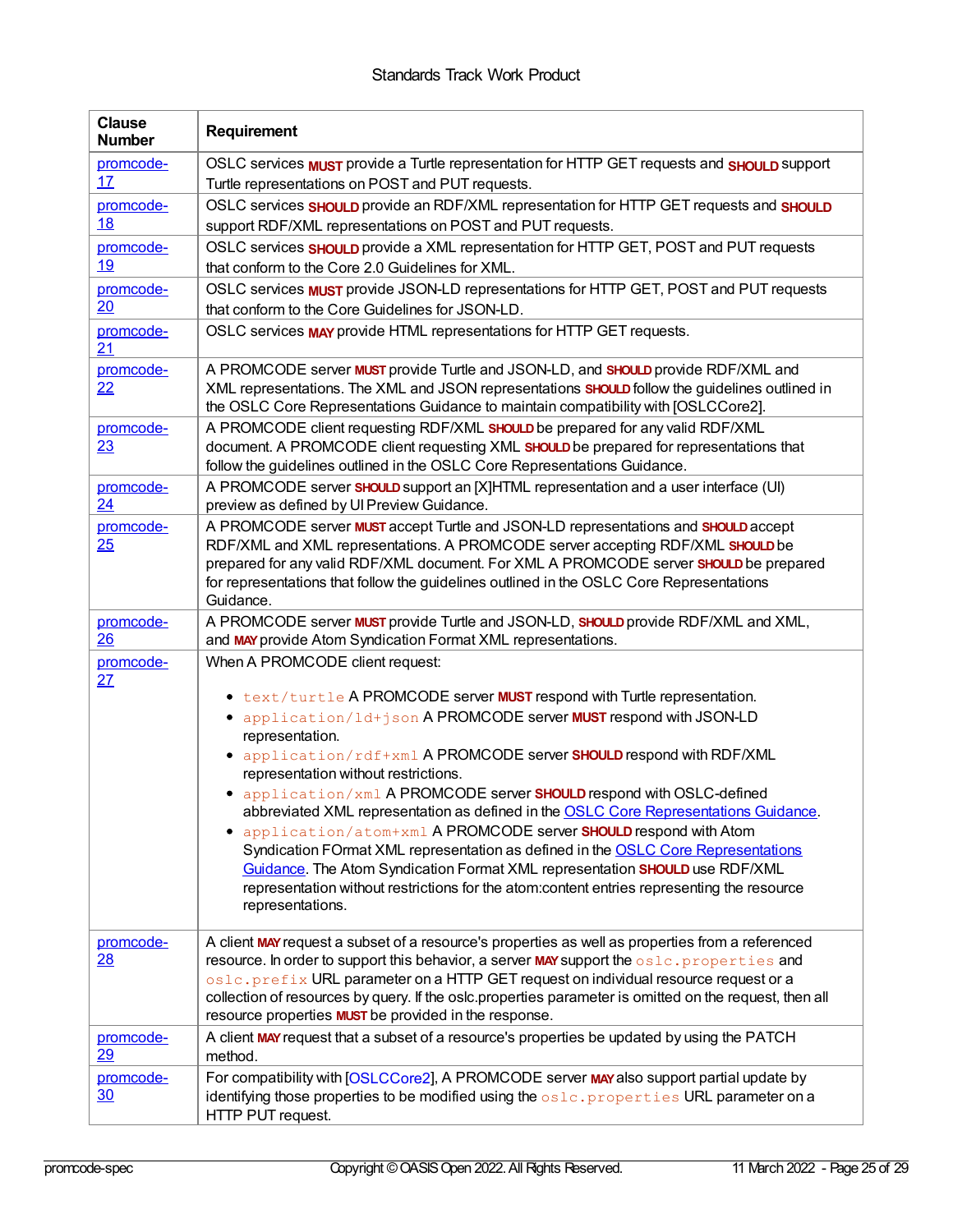| <b>Clause</b><br><b>Number</b> | Requirement                                                                                                                                                                                                                                                                                                                  |
|--------------------------------|------------------------------------------------------------------------------------------------------------------------------------------------------------------------------------------------------------------------------------------------------------------------------------------------------------------------------|
| promcode-<br>31                | If the parameter oslc. properties contains a valid resource property on the request that is not<br>provided in the content, the server <b>MUST</b> set the resource's property to a null or empty value. If the<br>parameter oslc.properties contains an invalid resource property, then a 409 Conflict MUST<br>be returned. |
| promcode-<br>32                | For multi-valued properties that contain a large number of values, it may be difficult and inefficient<br>to add or remove property values. A PROMCODE server MAY provide support for a partial update<br>of the multi-valued properties as defined by OSLC Core Partial Update.                                             |
| promcode-<br>33                | A PROMCODE client MAY request the creation of a PROMCODE domain resource via<br>HTTP/POST operation to a PROMCODE server that supports creation of a resource using<br>Creation Factories as defined in [OSLCCore3].                                                                                                         |
| promcode-<br>$\overline{34}$   | Alternatively, creation of a domain resource MAY be done outside of the PROMCODE framework,<br>i.e., by using an existing project management tool that creates a new resource and makes the<br>resource visible to the PROMCODE framework.                                                                                   |
| promcode-<br>35                | A PROMCODE server <b>MUST</b> support the HTTP GET method to obtain the representation of a<br>resource. The detailed behavior of the GET method is described in [LDP].                                                                                                                                                      |
| promcode-<br><u>36</u>         | A PROMCODE server MAY support the HTTP PUT method or the HTTP PATCH method to update<br>resources. The detailed behavior of the PUT and PATCH methods is described in [LDP].                                                                                                                                                 |
| promcode-<br>37                | A PROMCODE server MAY support the HTTP DELETE method to delete resources. The detailed<br>behavior of the DELETE method is described in [LDP].                                                                                                                                                                               |
| promcode-<br>38                | A PROMCODE server <b>MUST</b> support OSLC Discovery capabilities defined by [OSLCCore3].<br>Specifically, they SHOULD support LDPC Creation Factories, MAY provide a<br>ServiceProviderCatalog and a ServiceProvider resource for Core v2 compatibility.                                                                    |
| promcode-<br>39                | A PROMCODE server MAY provide a ServiceProvider Resource that can be retrieved at a<br>implementation dependent URI.                                                                                                                                                                                                         |
| promcode-<br>40                | A PROMCODE server MAY provide a ServiceProviderCatalog Resource that can be retrieved at a<br>implementation dependent URI.                                                                                                                                                                                                  |
| promcode-<br>41                | A PROMCODE server MAY provide a oslc: serviceProvider property for their defined<br>resources that will be the URI to a ServiceProvider Resource.                                                                                                                                                                            |
| promcode-<br>42                | If a PROMCODE server supports oslc: Service and/or oslc: ServiceProviderCatalog<br>resources for the compatibility with [OSLCCore2], the server <b>MUST</b> supply a value of<br>http://open-services.net/ns/promcode for the property oslc:domain on either<br>oslc: Service Of oslc: ServiceProviderCatalog resources.     |
| promcode-<br>43                | A PROMCODE server SHOULD support Creation Factories and list them in the Service Provider<br>Resource as defined by OSLC Core. A PROMCODE server SHOULD support Resource Shapes for<br>Creation Factories as defined in [OSLCCore3]                                                                                          |
| promcode-<br>44                | A PROMCODE Server SHOULD support query capabilities, as defined by [OSLCCore3]. Servers<br>MAY also provide oslc: ResourceShape on oslc: QueryCapability resources as defined<br>by [OSLC-Shapes].                                                                                                                           |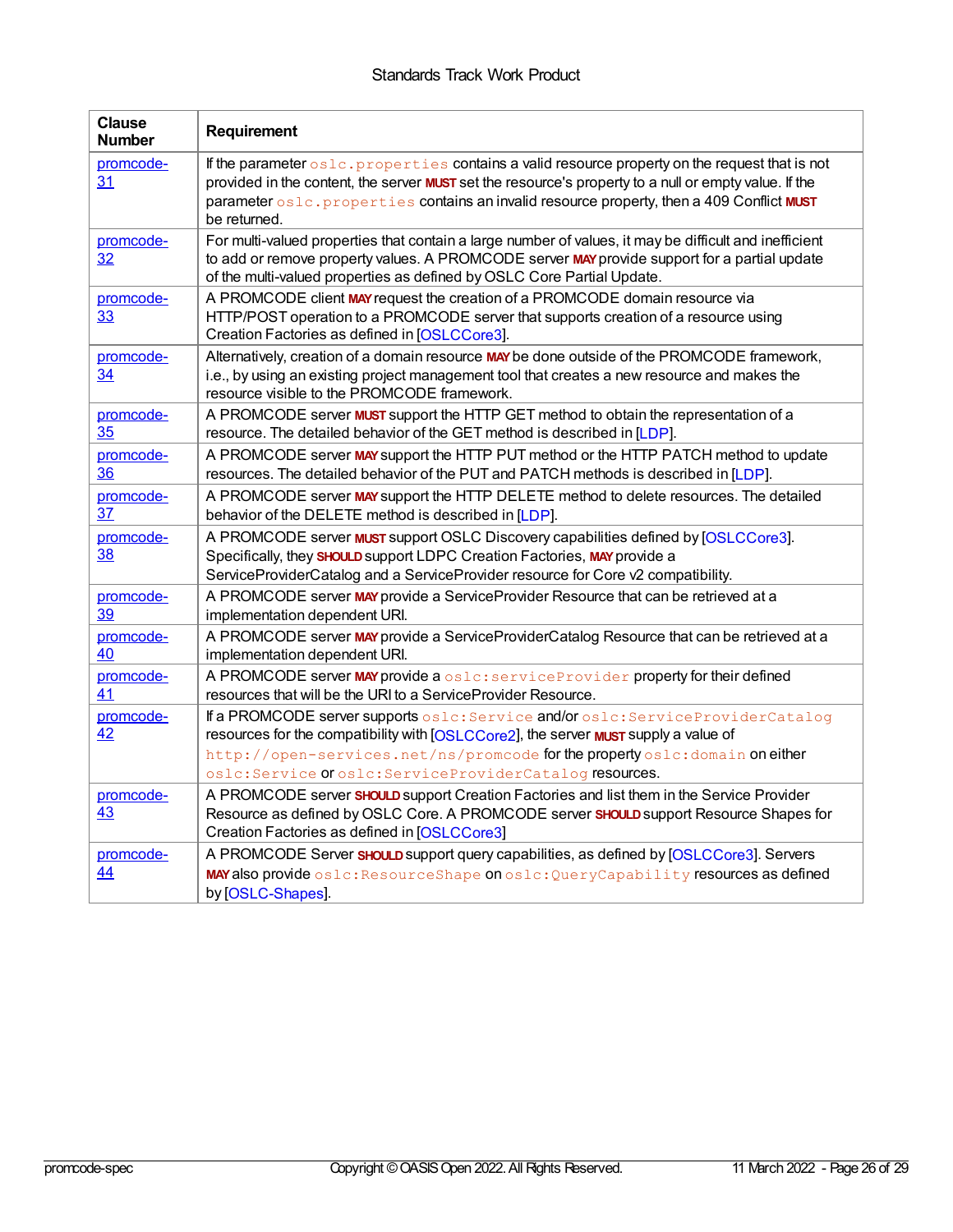## <span id="page-26-0"></span>**Appendix A. Change History**

*This section is non-normative.*

Below is a summary of some of the changes in this draft.

2017-12-08 Working Draft was newly created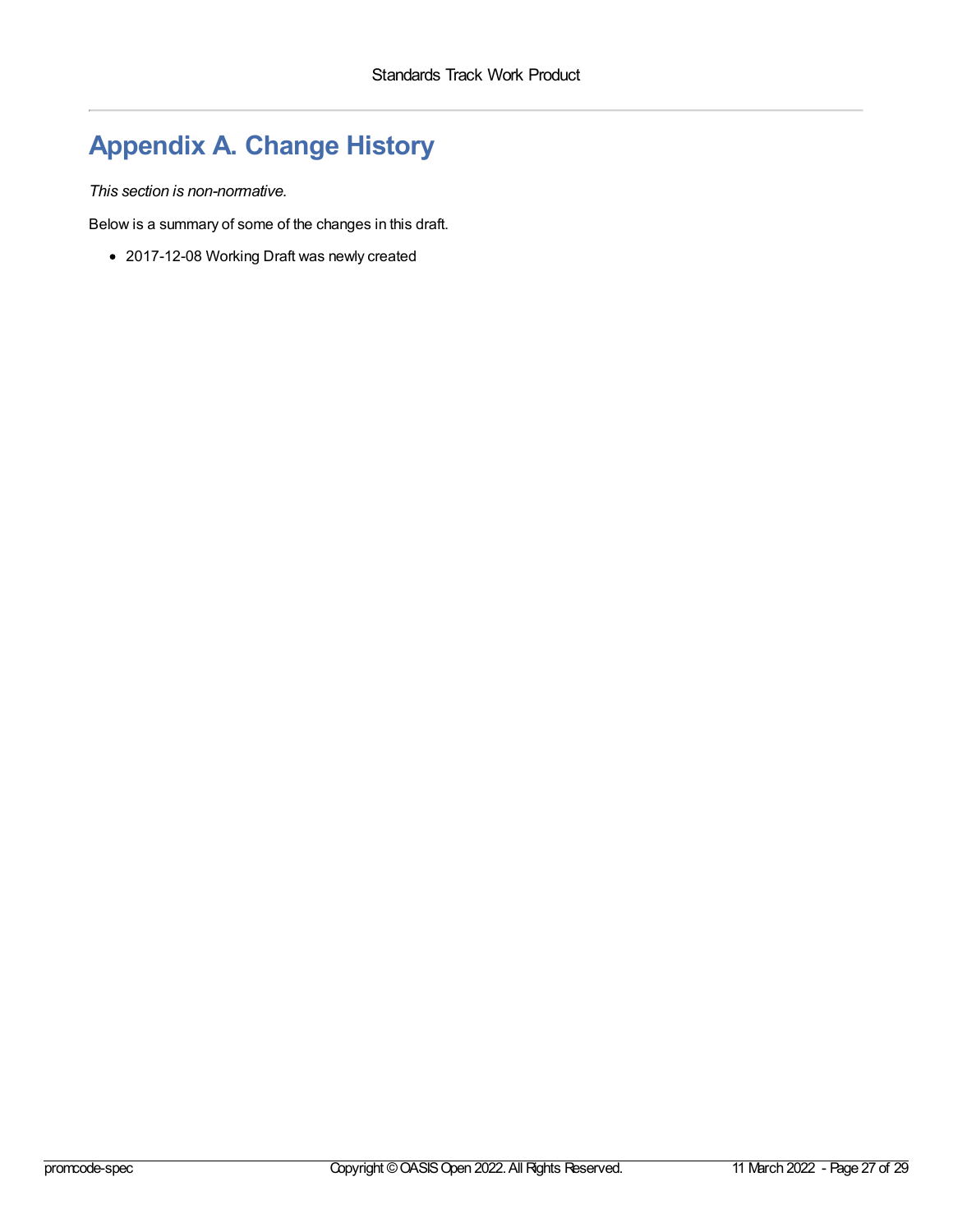## <span id="page-27-0"></span>**Appendix B. Acknowledgments**

*This section is non-normative.*

## **Members of the OSLC PROMCODE TC:**

Amsden, Mr. James - IBM Horiuchi, Mr. Yoshio - IBM Kamimura, Dr. Tom - Individual Kobayashi, Mr. Shigenori - NEC Corporation LaRochelle, Mr. Robert - IBM Matsumoto, Mr. Shigeaki - NEC Corporation Matsuoka, Mr. Shinji - Fujitsu Limited Speicher, Steve - IBM Wakao, Mr. Masaki - IBM Watanabe, Mr. Takeshi - IBM Yabuta, Mr. Kazuo - Individual Yoshida, Dr. Hiroyuki - Individual

The PROMCODE TC would like to thank the members of the PROMCODE Consortium [\[PROMCODE13](#page-28-5)] for their work that became a precursor to the current work. The TC would also like to thank Prof. Mikio Aoyama of Nanzan University who served as the Chair of the TC from March of 2014 to May of 2021. His leadership, dedication and broad experience with project management played a major role in shaping the content of the specificaiton. The TC would also like to thank Nanzan University for their support of the OASIS PROMCODE activity. Finally, thanks by the TC also go to Arthur Ryman and Kazuhiko Funakoshi who helped in creating technical content at an early stage of the project.